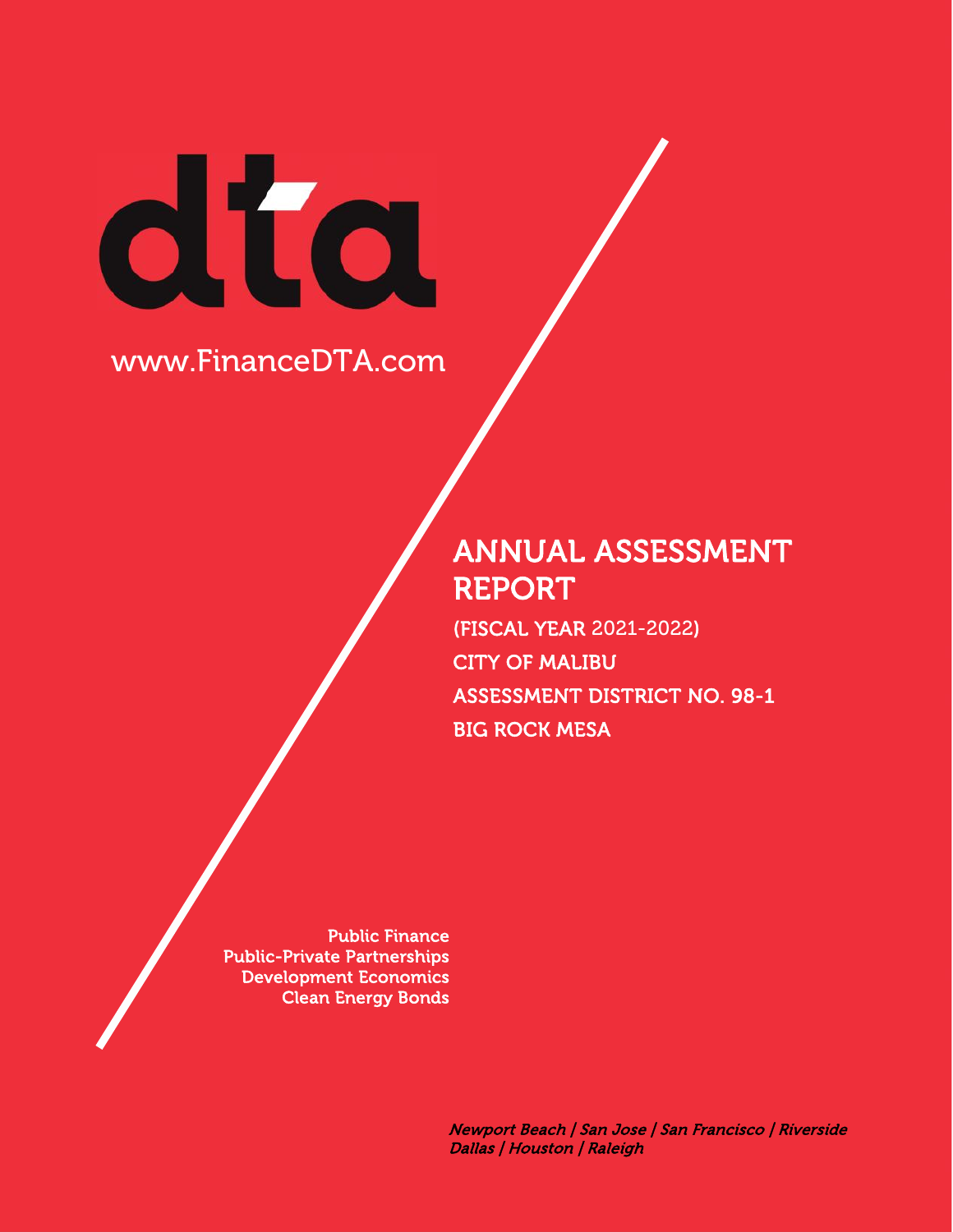

**5000 Birch Street, Suite 3000 Newport Beach, CA 92660**

### **CITY OF MALIBU**



# **ANNUAL ASSESSMENT REPORT**

## **(FISCAL YEAR 2021-2022)**

Assessment District No. 98-1 Big Rock Mesa

#### **Prepared on behalf of: City of Malibu**

Public Works Department 23825 Stuart Ranch Road Malibu, CA 90265-4861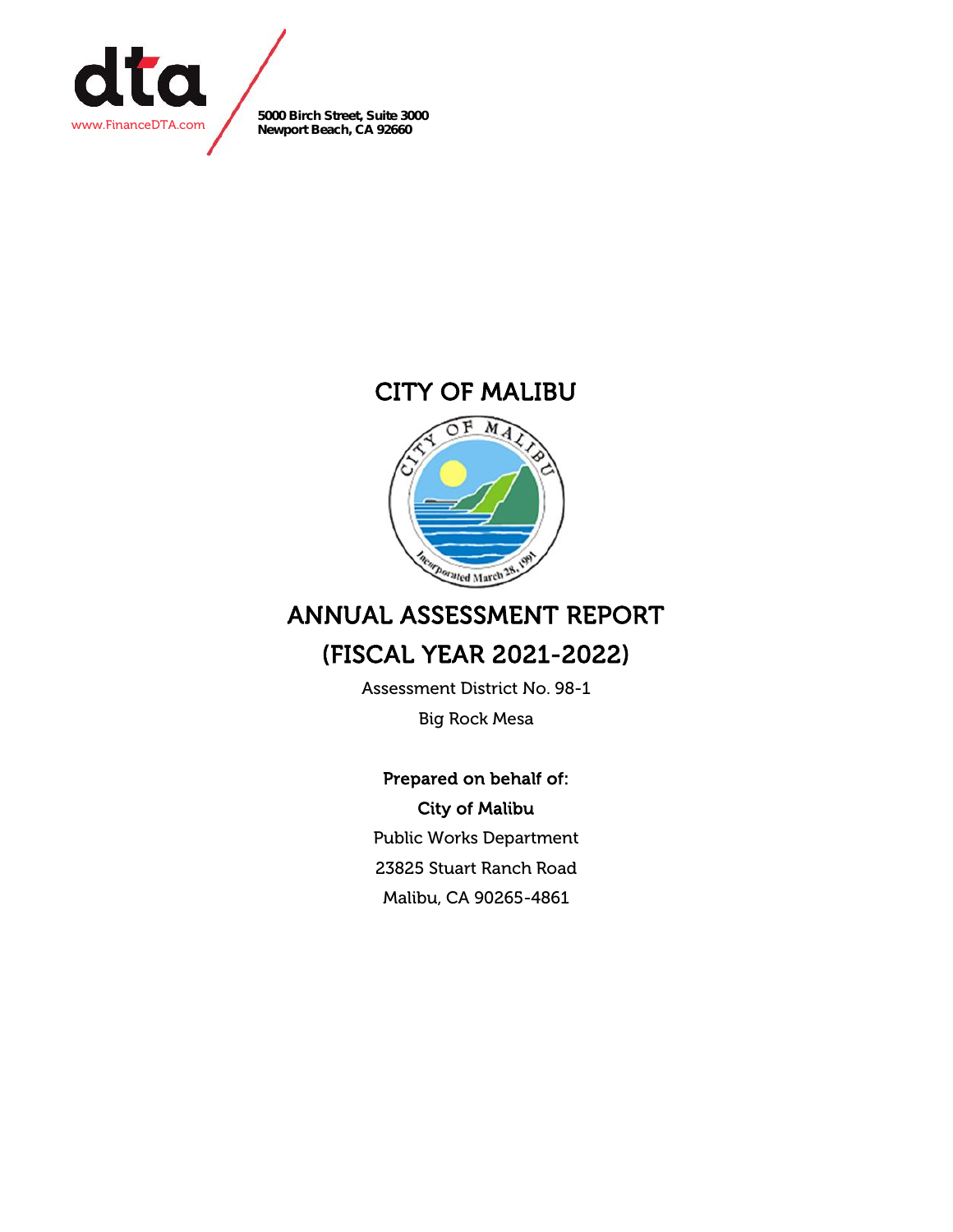# TABLE OF CONTENTS

| Π   | <b>FACILITIES AND MAINTENANCE</b> | 3 |
|-----|-----------------------------------|---|
| TTT |                                   |   |
| ΙV  | <b>ANNUAL ASSESSMENTS AND</b>     |   |
| A   |                                   | 5 |
| в   |                                   | 5 |

#### **APPENDICES**

| APPENDIX A COST ESTIMATE                                |
|---------------------------------------------------------|
| APPENDIX B ASSESSMENT ROLL                              |
| APPENDIX C METHOD OF ASSESSMENT<br><b>APPORTIONMENT</b> |
| APPENDIX D ASSESSMENT DIAGRAM                           |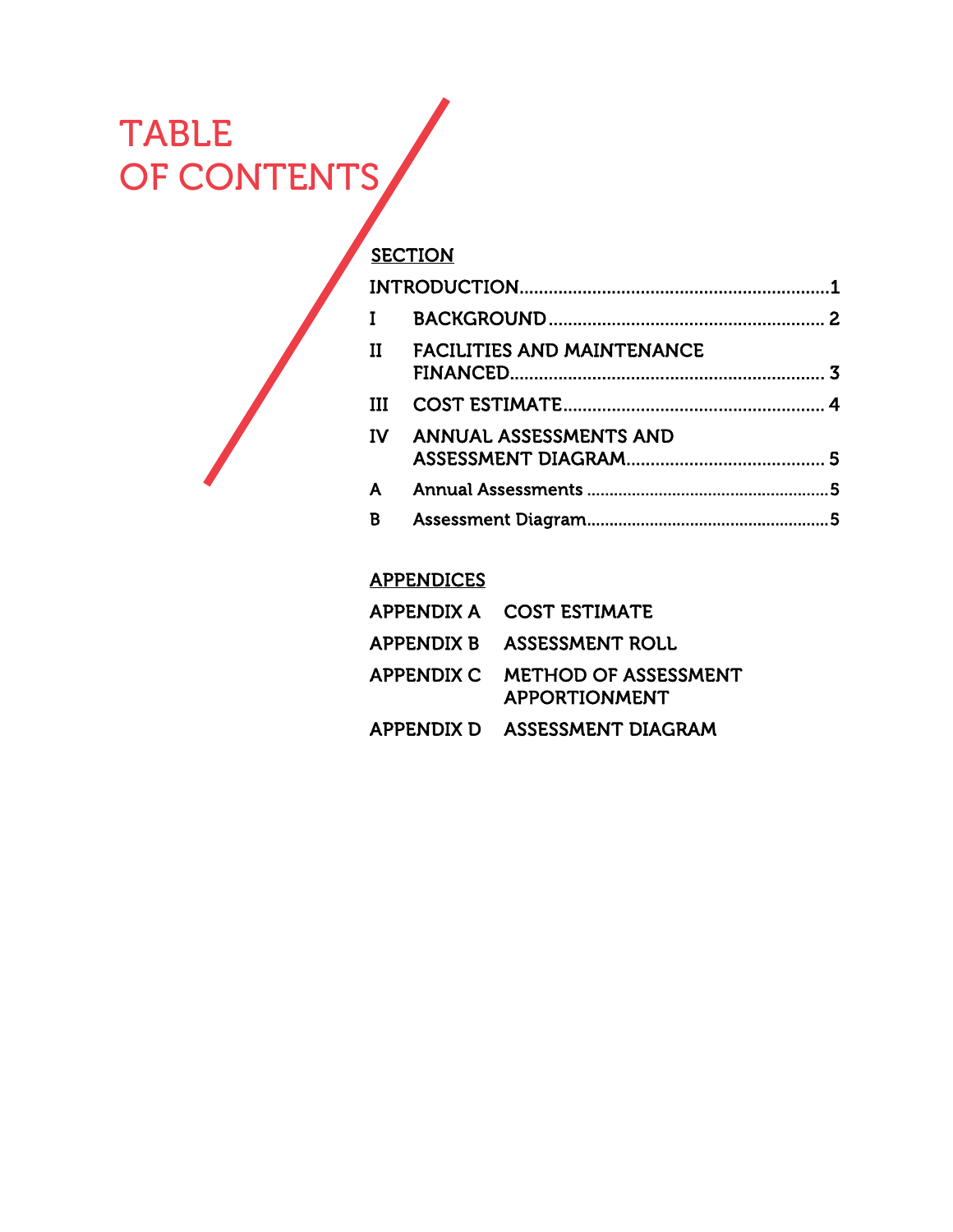

#### **INTRODUCTION**

This report provides an analysis of the financial and administrative obligations of Assessment District No. 98-1 (Big Rock Mesa) ("AD No. 98-1" or the "District") to be paid through the collection of assessments in fiscal year (FY) 2021-2022.

This report is organized into the following sections:

#### **Section I – Background**

Section I provides information regarding the formation of AD No. 98-1.

#### **Section II – Facilities and Maintenance Financed**

Section II provides information regarding the facilities and maintenance financed by AD No. 98-1.

#### **Section III – Cost Estimate**

Section II presents the projected budget for FY 2021-2022, the budget for FY 2020-2021, and projected year-end costs for maintenance of the landslide maintenance facilities.

#### **Section IV - Annual Assessments and Assessment Diagram**

Section IV contains the proposed assessment of the total FY 2021-2022 maintenance costs upon the parcels within AD No. 98-1 in proportion to the estimated benefits to be received by such parcels from said maintenance, and a reduced copy of the assessment diagram.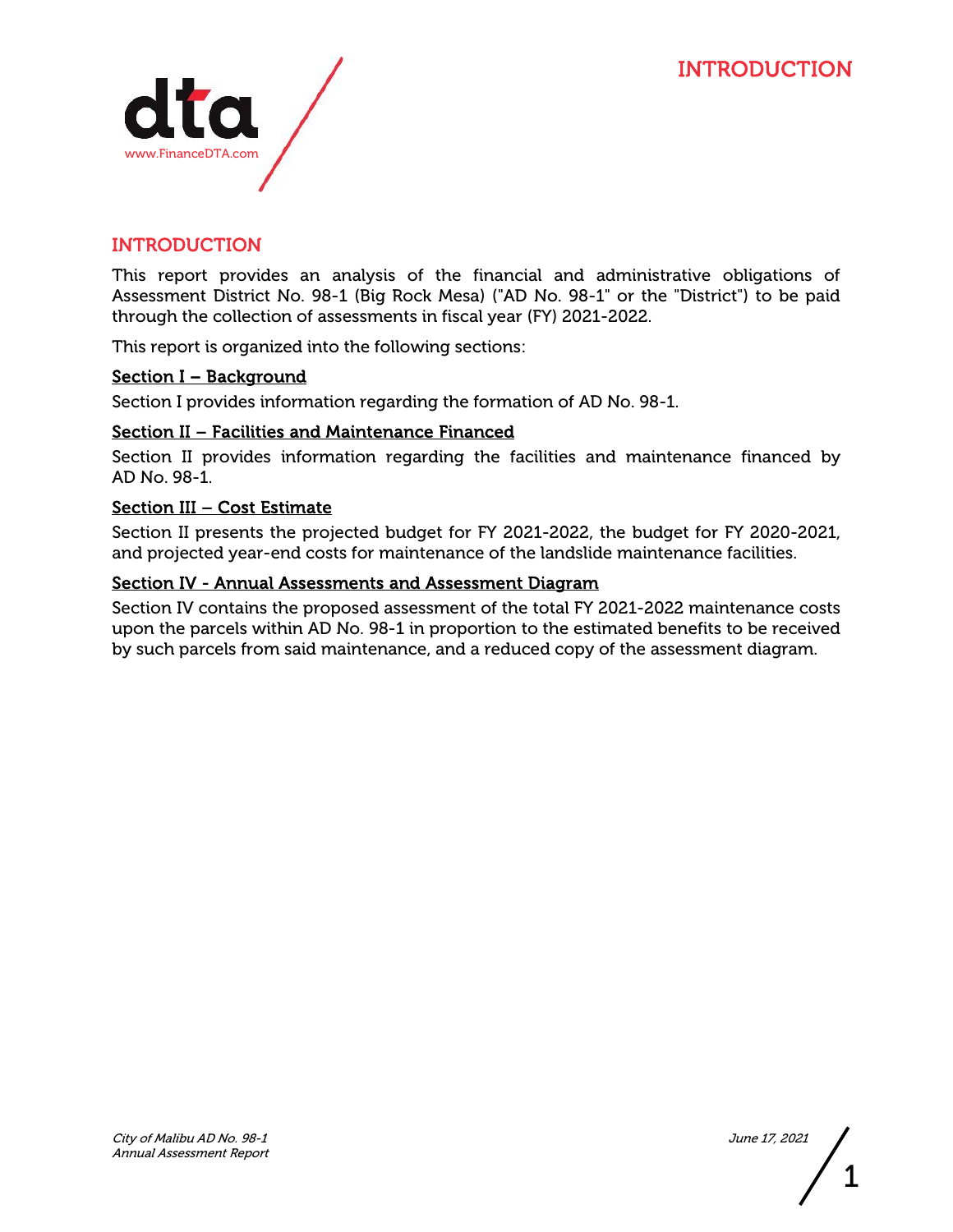



#### **I BACKGROUND**

The Board of Supervisors of the County of Los Angeles adopted a Resolution of Intention pursuant to the Municipal Improvement Act of 1913, Division 12 of the Streets and Highways Code commencing with Section 10000 (the "1913 Act"), and the alternative proceedings under the Special Assessment Investigation, Limitation and Majority Protest Act of 1931, Part 7.5 of Division 4 of the Streets and Highways Code (commencing with Section 2960), for the acquisition of necessary rights-of-way and certain landslide mitigation facilities and the design and construction of landslide mitigation improvements, together with appurtenances and appurtenant work (collectively the "Improvements") in a special assessment district designated County Improvement District No. 2629R2 (Big Rock Mesa Area) ("CI No. 2629R2"). Section 5 of said Resolution of Intention declared the Board's intention to levy an assessment to maintain, repair or improve the Improvements pursuant to Section 10100.8 of the 1913 Act. On November 7, 1989, following a duly noticed public hearing, the Board of Supervisors adopted a resolution confirming assessments and ordering improvements be made for CI No. 2629R2.

The Board of Supervisors also adopted Ordinance No. 89-0141 on November 7, 1989. This ordinance, which was subsequently amended by Ordinance No. 90-0054, adopted on April 17, 1990, established Integrated Financing District (IFD) No. 2 (the "IFD"), in conjunction with CI No. 2629R2, for the contingent assessment of undeveloped or underdeveloped properties in the Big Rock Mesa area.

On March 10, 1992, having determined that the improvements were substantially complete, the County notified the City that as of July 1, 1992, the County relinquished its jurisdiction over CI No. 2629R2 to the City of Malibu for the purpose of levying assessments to maintain, repair and improve the Improvements pursuant to Section 10100.8 of the 1913 Act. The County is still responsible for the levying of annual assessments to repay bonds sold on behalf of CI No. 2629R2.

As part of the City's maintenance of the existing system of improvements, the City's Geotechnical Consultant monitors ground movement, dewatering activities, groundwater levels, and water usage within AD No. 98-1. As a result of the intense winter storms of 1997- 98, the City's Geotechnical Consultant recommended reconstruction of the existing dewatering and monitoring system, including installation of additional dewatering wells and horizontal drains in the eastern mesa.

On June 29, 1998, the City Council of the City of Malibu held a public hearing regarding the Resolution of Intention and Engineer's Report for the reconstruction and annual maintenance of these improvements by AD No. 98-1. A majority of the assessment ballots tabulated at the public hearing were in favor of the assessment and a Resolution approving the Engineer's Report, confirming the assessments, and ordering the construction of the improvements was adopted.

2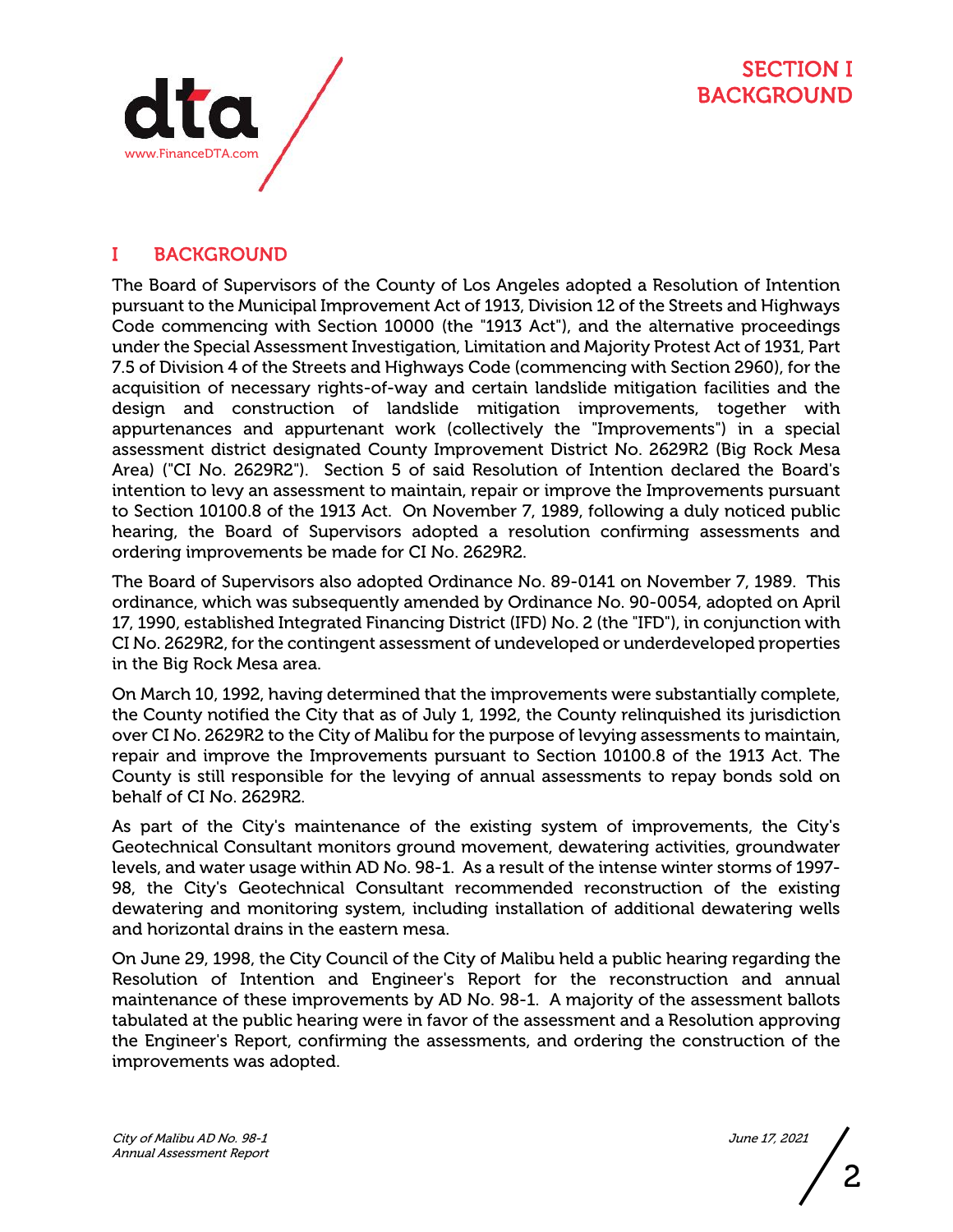

#### **SECTION II FACILITIES AND MAINTENANCE FINANCED**

#### **II FACILITIES AND MAINTENANCE FINANCED**

The City proposes to levy assessments in FY 2021-2022 to finance the activities and inspection, maintenance and repair of the following facilities:

- Dewatering wells (23 each);
- **Inclinometers (28 each);**
- Standpipes (29 each);
- Hydraugers (37 each);
- **Energy costs; and**
- **Water quality testing (required for NPDES compliance).**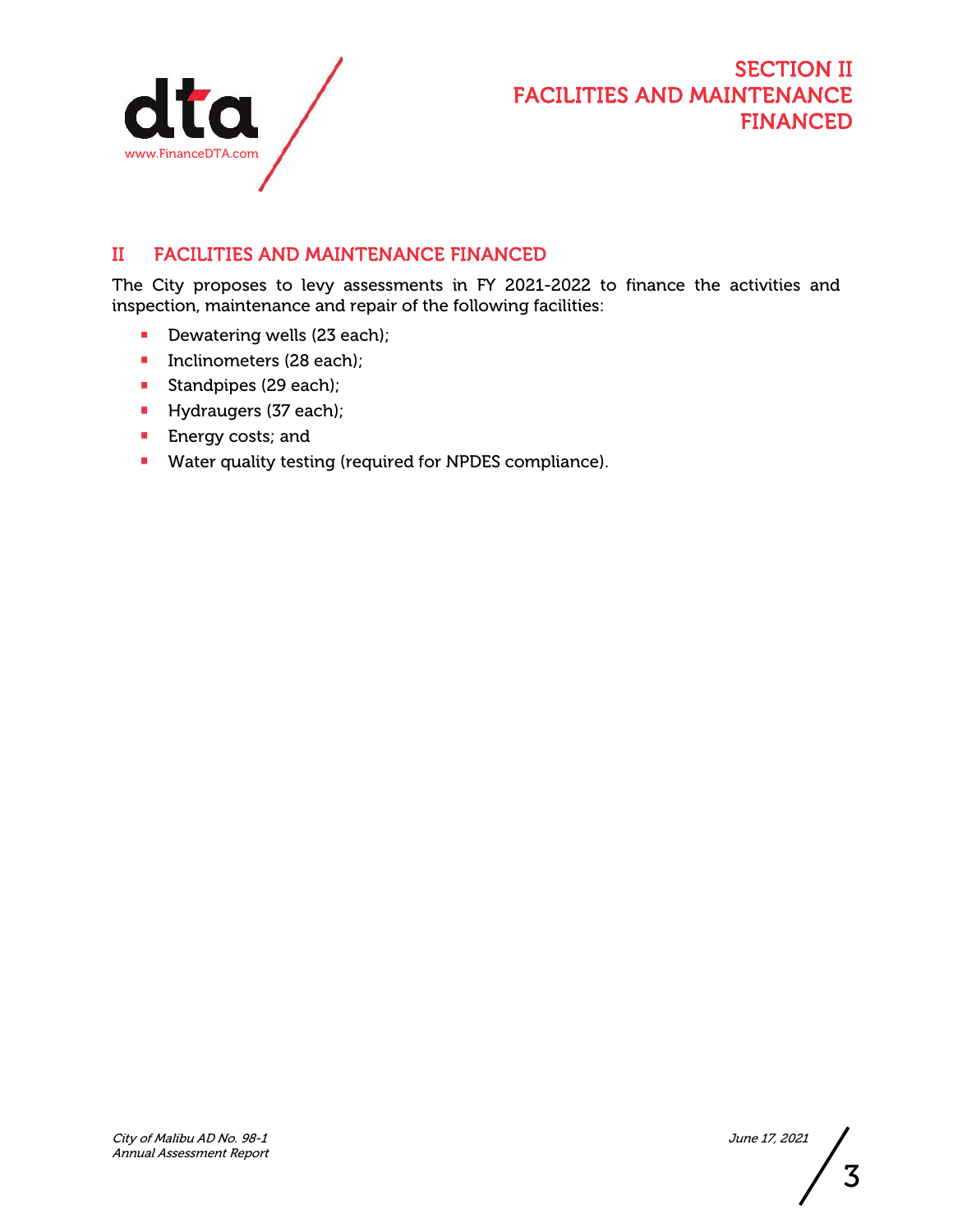

#### **III COST ESTIMATE**

The maximum annual assessment for FY 2021-2022 is \$463.87 per benefit assessment unit, which reflects an increase of 2.19% or the percentage change in the Consumer Price Index, All Urban Consumers, Los Angeles-Long Beach-Anaheim, CA. The maximum annual increase in the maximum assessment is limited to 5.00%. The benefit assessment units applicable to each parcel depend upon land use.

The FY 2021-2022 budget is \$406,531, which consists of costs for operation/maintenance, replacement/special projects, energy, and administration. This is based on projected needs for an average rainfall year. In addition to estimated costs, the assessment levy includes reserves to cover possible expenses associated with an above-average rainfall year and delinquent assessments. Any funds not used in the current year are held in the assessment district account and applied to the next fiscal year. The total desired reserve amount equals approximately \$394,917 or 97.14% of the estimated FY 2021-2022 budget (100.00% of costs for operation/maintenance and replacement/special projects for an above-average rainfall year and 6.16% of the total assessment for delinquency contingency based upon the FY 2020-2021 delinquency rate). The total amount necessary to cover the budget and reserves is \$801,448; subtracting from this amount the estimated FY 2020-2021 year-end fund balance of \$100,434 results in a desired assessment levy of \$701,014. This exceeds the maximum assessment revenues of \$327,539 by \$373,475. Therefore, it is estimated that only \$21,442 of the \$394,917 in desired reserves will be funded.

A comparison of FY 2021-2022 and FY 2020-2021 assessment amounts for selected land uses is shown in Table 1 below.

|                            |                                | <b>Actual Annual Assessment</b> |                 | <b>Maximum Annual Assessment</b> |                 |
|----------------------------|--------------------------------|---------------------------------|-----------------|----------------------------------|-----------------|
| Land Use                   | <b>Benefit</b><br><b>Units</b> | FY<br>2021-2022                 | FY<br>2020-2021 | FY<br>2021-2022                  | FY<br>2020-2021 |
| Single-Family Home         | 2.00                           | \$927.74                        | \$907.86        | \$927.74                         | \$907.86        |
| Condominium/Apartment      | 1.65                           | \$765.39                        | \$748.98        | \$765.39                         | \$748.98        |
| <b>Total Budget</b>        |                                | \$327,538.79                    | \$320,519.79    | \$327,538.79                     | \$320,519.79    |
| <b>Total Benefit Units</b> |                                | 706.10                          | 706.10          | 706.10                           | 706.10          |

#### **Table 1: Summary of Annual Maintenance Assessment**

The proposed budget, current budget, and projected year-end costs are itemized in Appendix A.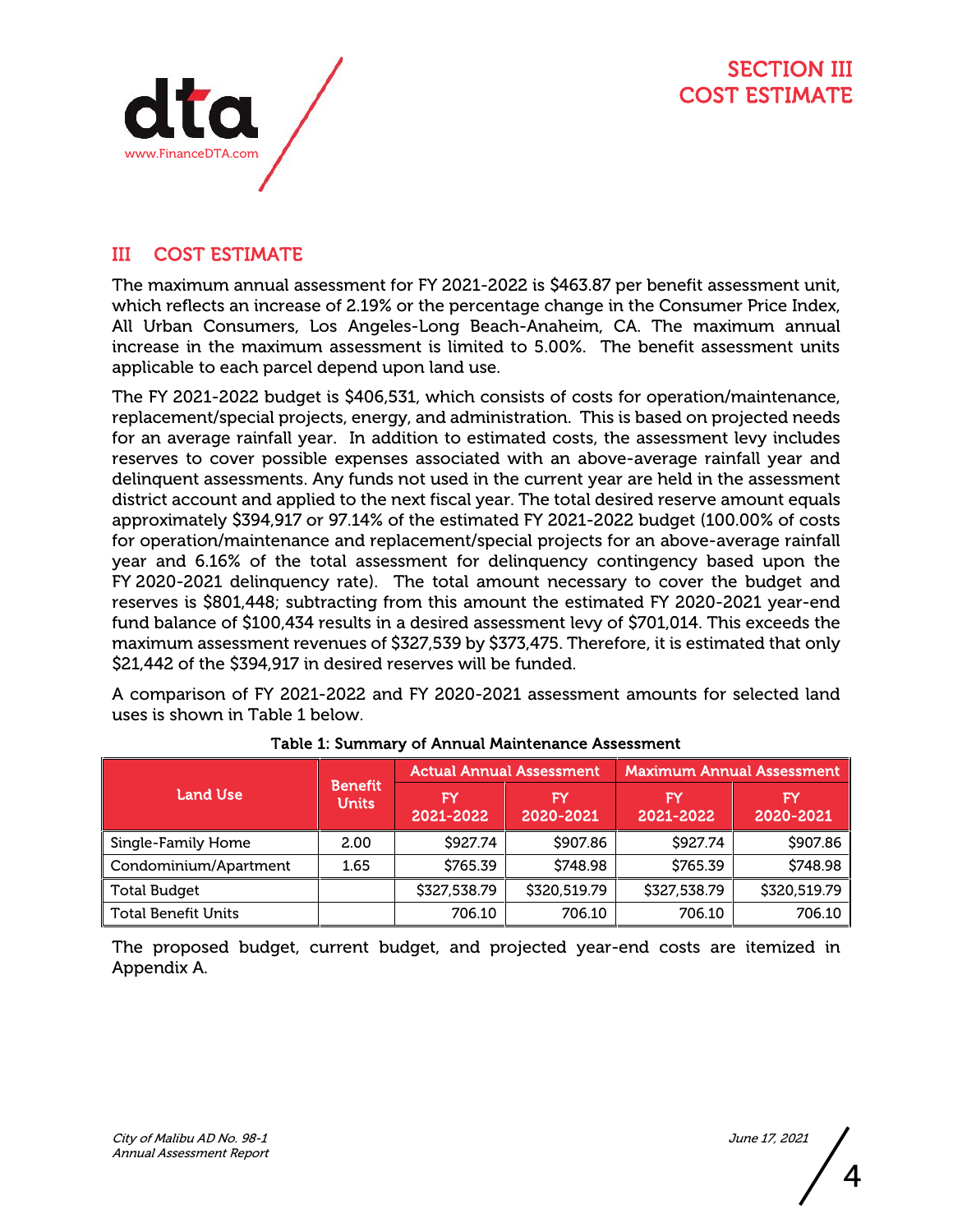

#### **SECTION IV ANNUAL ASSESSMENTS AND ASSESSMENT DIAGRAM**

#### **IV ANNUAL ASSESSMENTS AND ASSESSMENT DIAGRAM**

#### **A Annual Assessments**

Pursuant to the provisions of law, the costs and expenses of the works of improvement and maintenance to be performed in AD No. 98-1 have been assessed to the parcels of land benefited thereby in direct proportion and relation to the estimated benefits to be received by each of said parcels. For particulars as to the identification of said parcels, reference is made to the Assessment Roll, a copy of which is attached hereto as Appendix B. For particulars as to the determination of benefit, reference is made to the Method of Assessment, a copy of which is attached hereto as Appendix C.

#### **B Assessment Diagram**

The assessment diagram is attached hereto as Appendix D.

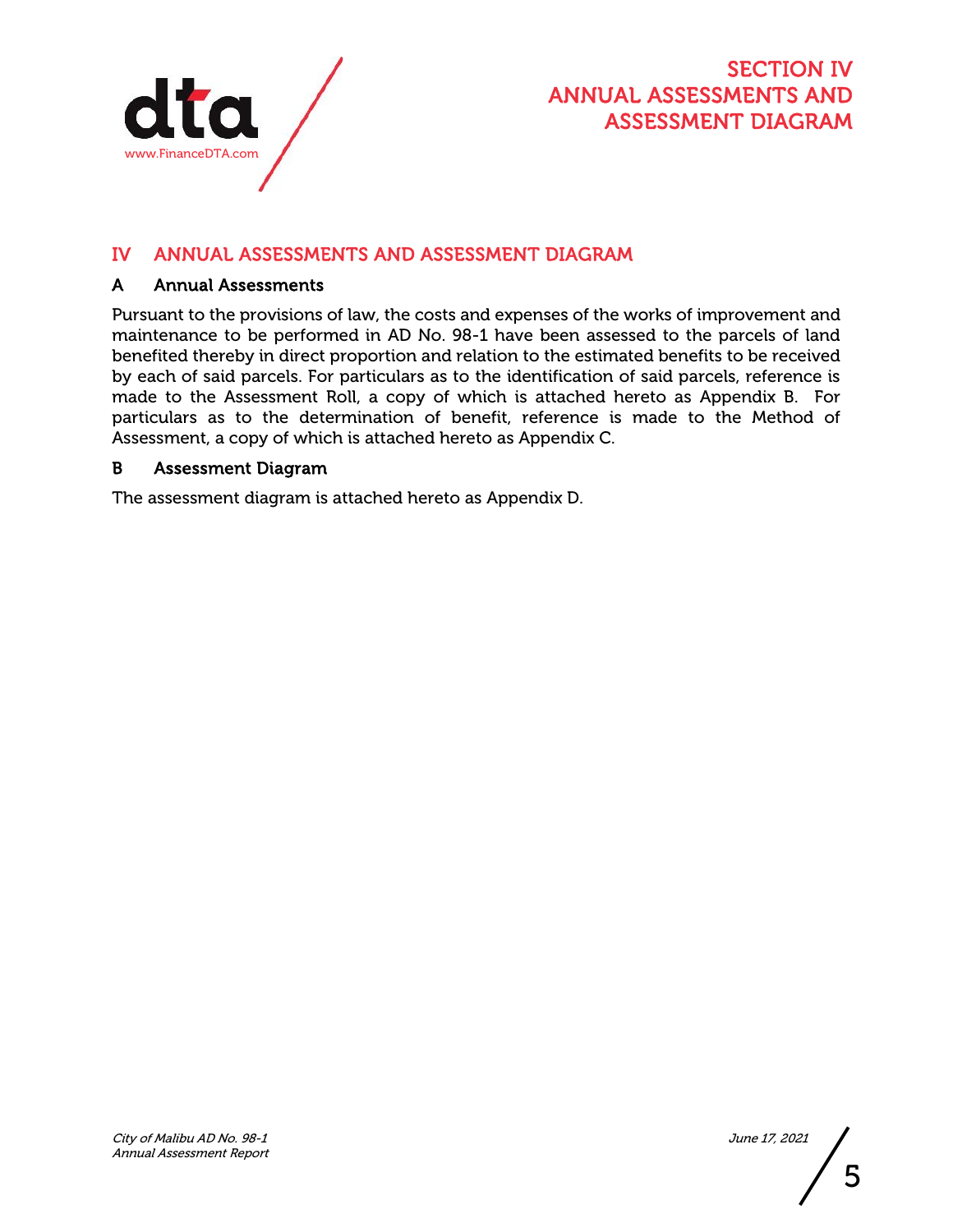# **APPENDIX A**

City of Malibu Assessment District No. 98-1 Big Rock Mesa Annual Assessment Report (Fiscal Year 2021-2022)

**COST ESTIMATE**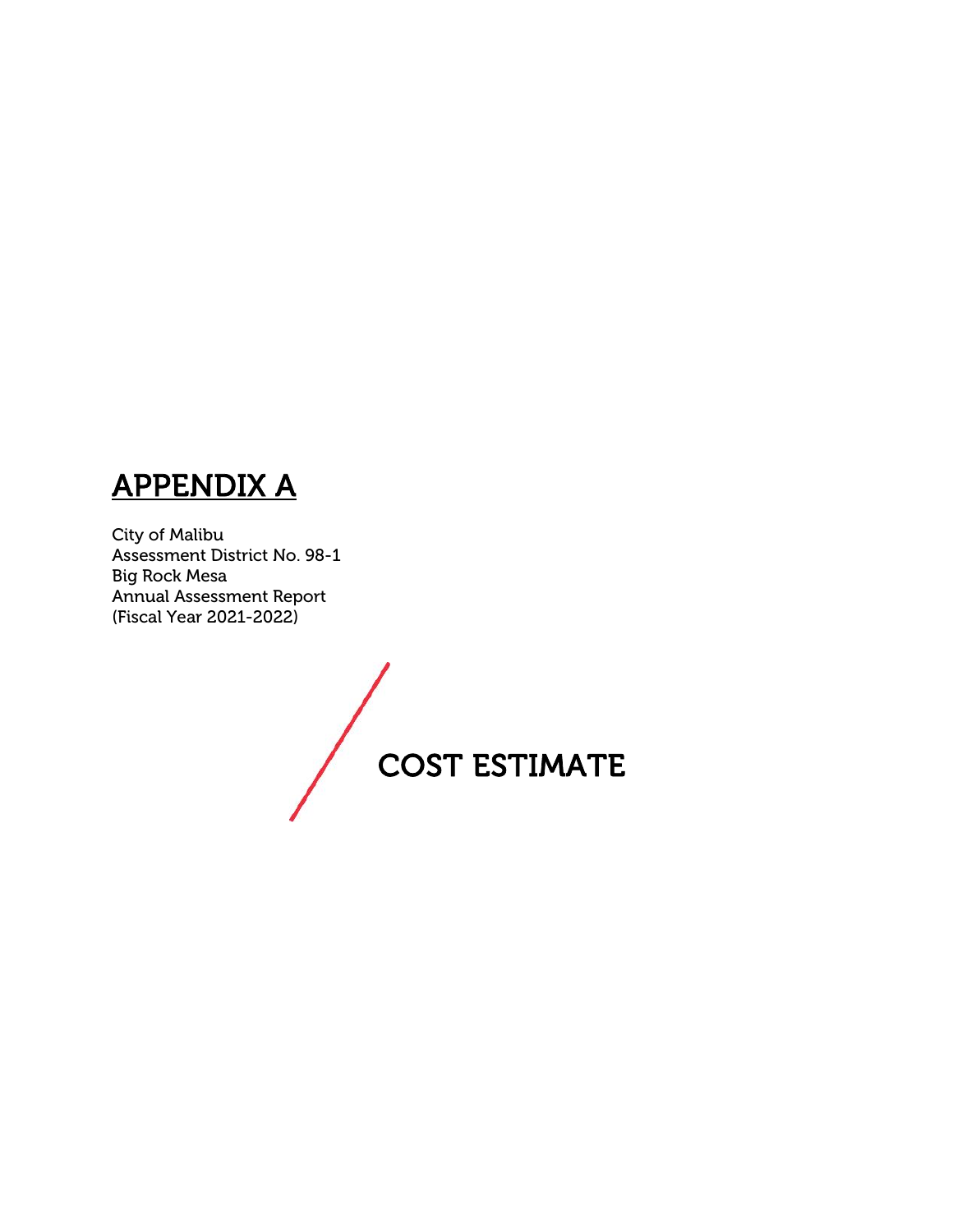#### **Fiscal Year 2021-2022 Budget<sup>1</sup>**

|     | <b>FY 2020-2021 Resources</b>                                                                                 |               |
|-----|---------------------------------------------------------------------------------------------------------------|---------------|
| 1.  | Beginning Fund Balance (Audited)                                                                              | \$148,671     |
| 2.  | Assessment Proceeds <sup>2</sup>                                                                              | \$300,766     |
| 3.  | <b>Transfer from Contingent Assessment Fund</b>                                                               | SO.           |
| 4.  | Total FY 2020-2021 Resources Available<br>$\left(\text{Line } 1 + \text{Line } 2 + \text{Line } 3\right)$     | \$449,437     |
|     | FY 2020-2021 Expenditures                                                                                     |               |
| 5.  | Operation & Maintenance and Other Expenditures (Projected)                                                    | ( \$349,003)  |
| 6.  | FY 2020-2021 Ending Fund Balance<br>$(line 4 + Line 5)$                                                       | \$100,434     |
|     | FY 2021-2022 Expenditures                                                                                     |               |
| 7.  | Estimated Operation/Maintenance and Replacement/Special Projects<br>(See attached FY 2021-2022 Cost Estimate) | ( \$351, 700) |
| 8.  | <b>Estimated City Administration and Energy Costs</b><br>(See attached FY 2021-2022 Cost Estimate)            | (S54, 831)    |
| 9.  | Reserve Amount $(6.10\% \times \text{Line } 7)^3$                                                             | ( \$21,442)   |
| 10. | Delinquency Contingency (0.00% x Line 12) <sup>4</sup>                                                        | \$0           |
| 11. | Total FY 2021-2022 Expenditures                                                                               | (S427, 973)   |
| 12. | Assessment<br>$(line 6 + Line 11)$                                                                            | \$327,539     |
| 13. | Estimated FY 2021-2022 Surplus/(Deficit)<br>$\ln 6 + \ln 11 + \ln 12$                                         | \$0           |

<sup>&</sup>lt;sup>1</sup> Numbers in parentheses represent expenditures. Positive numbers represent revenue sources.

<sup>&</sup>lt;sup>2</sup> Reflects the estimated assessment revenues collected by the County Tax-Collector through April 21, 2021.

<sup>3</sup> Desired reserve amount for above average rainfall and other unknowns is equal to 100.00% of FY 2021-2022 estimated operation/maintenance and replacement/special projects. The actual funded reserve amount is equal to 6.10% of FY 2021-2022's estimated expenditures.

<sup>4</sup> Desired delinquency contingency is equal to 6.16% (FY 2020-2021 delinquency rate) multiplied by FY 2021- 2022's assessment. No delinquency contingency is anticipated to be funded for FY 2021-2022.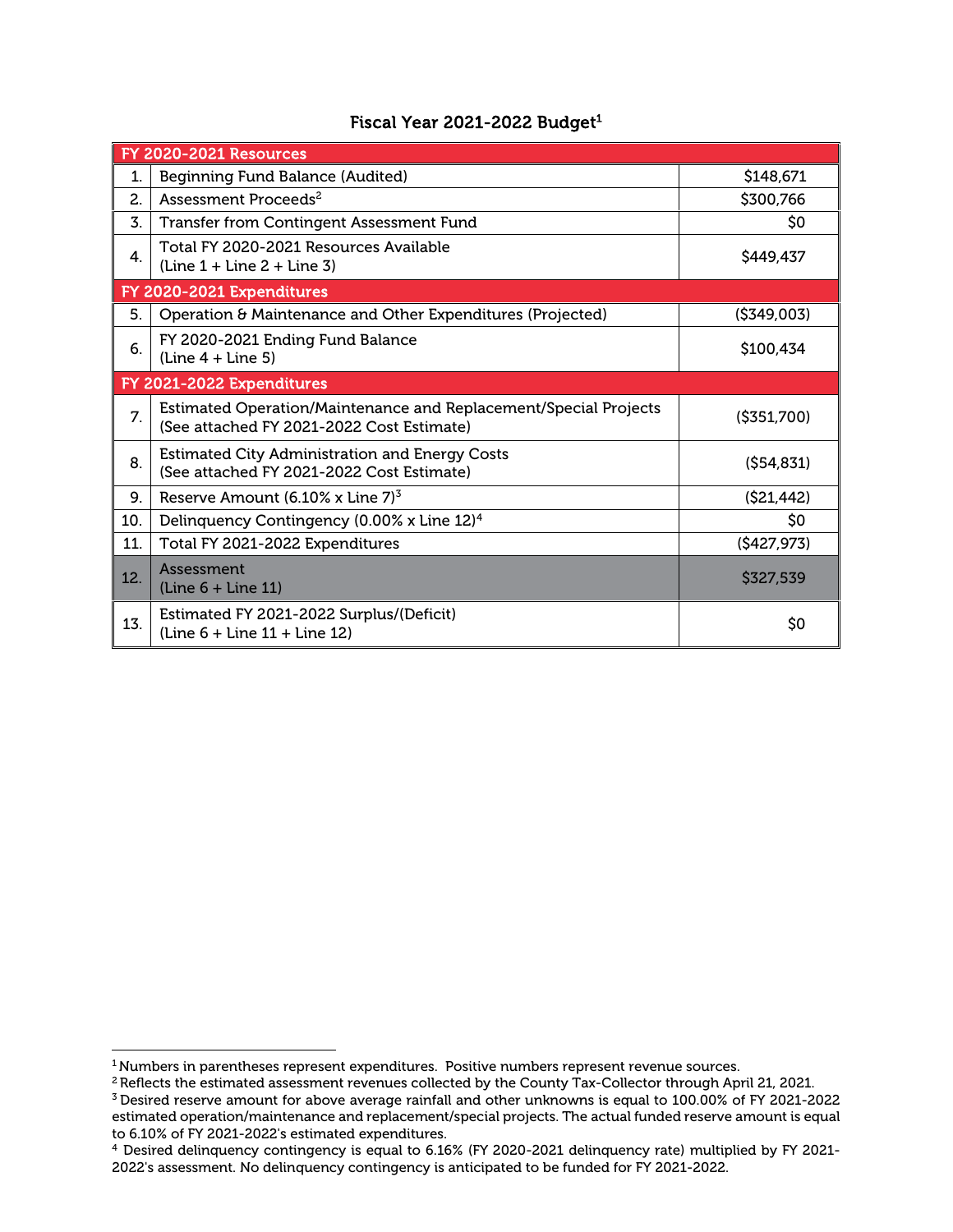#### **ASSESSMENT DISTRICT NO. 98-1 (BIG ROCK MESA) CITY OF MALIBU**

#### **FY 2021-2022 COST ESTIMATE Appendix A**

| Task # | Description                                        | FY 2020-2021<br><b>Budget Summary</b> | Projected Year<br>End Cost | FY 2021-2022<br><b>Budget Summary</b> |
|--------|----------------------------------------------------|---------------------------------------|----------------------------|---------------------------------------|
|        | <b>CITY ADMINISTRATION</b>                         |                                       |                            |                                       |
| А.     | Report Preparation, Assessment Roll, Noticing      | \$10,395                              | \$10,395                   | \$10,623                              |
| B.     | Project Administration                             | \$13,708                              | \$13,708                   | \$14,008                              |
| C.     | <b>Legal Fees</b>                                  | \$1,000                               | \$1,000                    | \$1,000                               |
| D.     | Tax Collector's Fee                                | \$200                                 | \$200                      | \$200                                 |
| Е.     | <b>Permit Fees</b>                                 | \$9,000                               | \$9,000                    | \$9,000                               |
|        | <b>SUBTOTAL (I)</b>                                | \$34,303                              | \$34,303                   | \$34,831                              |
|        | II. DEWATERING SYSTEM MONITORING AND MAINTENANCE   |                                       |                            |                                       |
| А.     | Monitoring and NPDES Sampling/Testing <sup>1</sup> | \$124,000                             | \$124,000                  | \$130,000                             |
| B.     | Maintenance <sup>2</sup>                           | \$35,000                              | \$35,000                   | \$34,000                              |
| C.     | Data Management                                    | \$18,000                              | \$18,000                   | \$18,000                              |
| D.     | Reporting <sup>3</sup>                             | \$15,000                              | \$15,000                   | \$20,000                              |
| Е.     | <b>Public Outreach</b>                             | \$6,200                               | \$6,200                    | \$6,200                               |
| F.     | <b>Emergency Services</b>                          | \$0                                   | \$0                        | \$0                                   |
| G.     | Project Administration                             | \$15,000                              | \$15,000                   | \$15,000                              |
| Η.     | <b>Facility Inventory</b>                          | \$10,000                              | \$10,000                   | \$0                                   |
|        | <b>SUBTOTAL (II)</b>                               | \$223,200                             | \$223,200                  | \$223,200                             |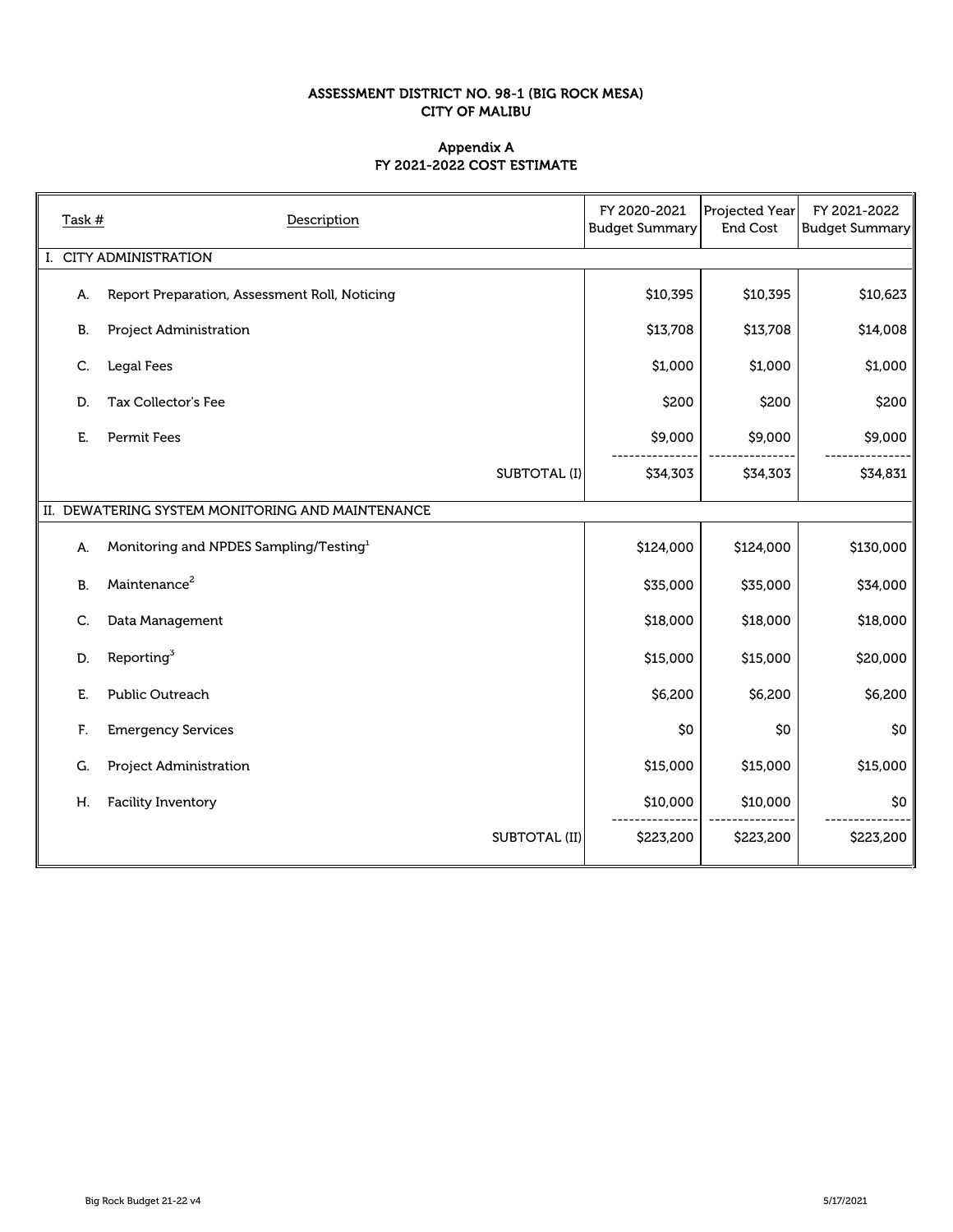#### **ASSESSMENT DISTRICT NO. 98-1 (BIG ROCK MESA) CITY OF MALIBU**

#### **FY 2021-2022 COST ESTIMATE Appendix A**

| Task # | Description                                                            | FY 2020-2021<br><b>Budget Summary</b> | Projected Year<br><b>End Cost</b> | FY 2021-2022<br><b>Budget Summary</b> |
|--------|------------------------------------------------------------------------|---------------------------------------|-----------------------------------|---------------------------------------|
|        | $\parallel$ III. CAPITAL IMPROVEMENT REPLACEMENTS AND SPECIAL PROJECTS |                                       |                                   |                                       |
| А.     | <b>Hydrauger Flushing</b>                                              | \$50,000                              | \$0                               | \$0                                   |
| B.     | Replacement of W-1 (Replace Pump and Controls)                         | \$50,000                              | \$8,000                           | \$0                                   |
| C.     | BYA-1 Pump/Pump Adjustments                                            | \$0                                   | \$14,000                          | \$0                                   |
| D.     | Transducers/Well Adjustments                                           | \$0                                   | \$12,000                          | \$5,000                               |
| Е.     | Crack Gauges/Extensiometer                                             | \$0                                   | \$4,500                           | \$3,000                               |
| F.     | BYA-9 Pump, Video, Remote Transducer                                   | \$0                                   | \$15,000                          | \$0                                   |
| G.     | Meter Upgrades - Remote Reading                                        | \$0                                   | \$18,000                          | \$41,500                              |
| Η.     | Replace Inclinometer SP-26                                             | \$0                                   | \$0                               | \$79,000                              |
|        | <b>SUBTOTAL (III)</b>                                                  | \$100,000                             | \$71,500                          | \$128,500                             |
|        | IV. ENERGY COSTS                                                       |                                       |                                   |                                       |
| А.     | <b>Energy Costs</b>                                                    | \$20,000                              | \$20,000                          | \$20,000                              |
|        | <b>SUBTOTAL (IV)</b>                                                   | \$20,000                              | \$20,000                          | \$20,000                              |
|        | <b>TOTAL EXPENDITURES (I - IV)</b>                                     | \$377,503                             | \$349,003                         | \$406,531                             |

Notes:

<sup>1</sup> - Monitoring: Inclinometers, Piezometers, Dewatering Wells, Hydraugers, Surface Survey, and NPDES Sampling/Testing<br><sup>2</sup> Maintenance Wells, Undraugers, Communese Pineing, Mise Pensire

<sup>2</sup> - Maintenane: Wells, Hydraugers, Conveyance Pipeing, Misc Repairs<br><sup>3</sup> - Penerting: Annual JAD Benert, NDPES Compliance Penerts

- Reporting: Annual LAD Report, NDPES Compliance Reports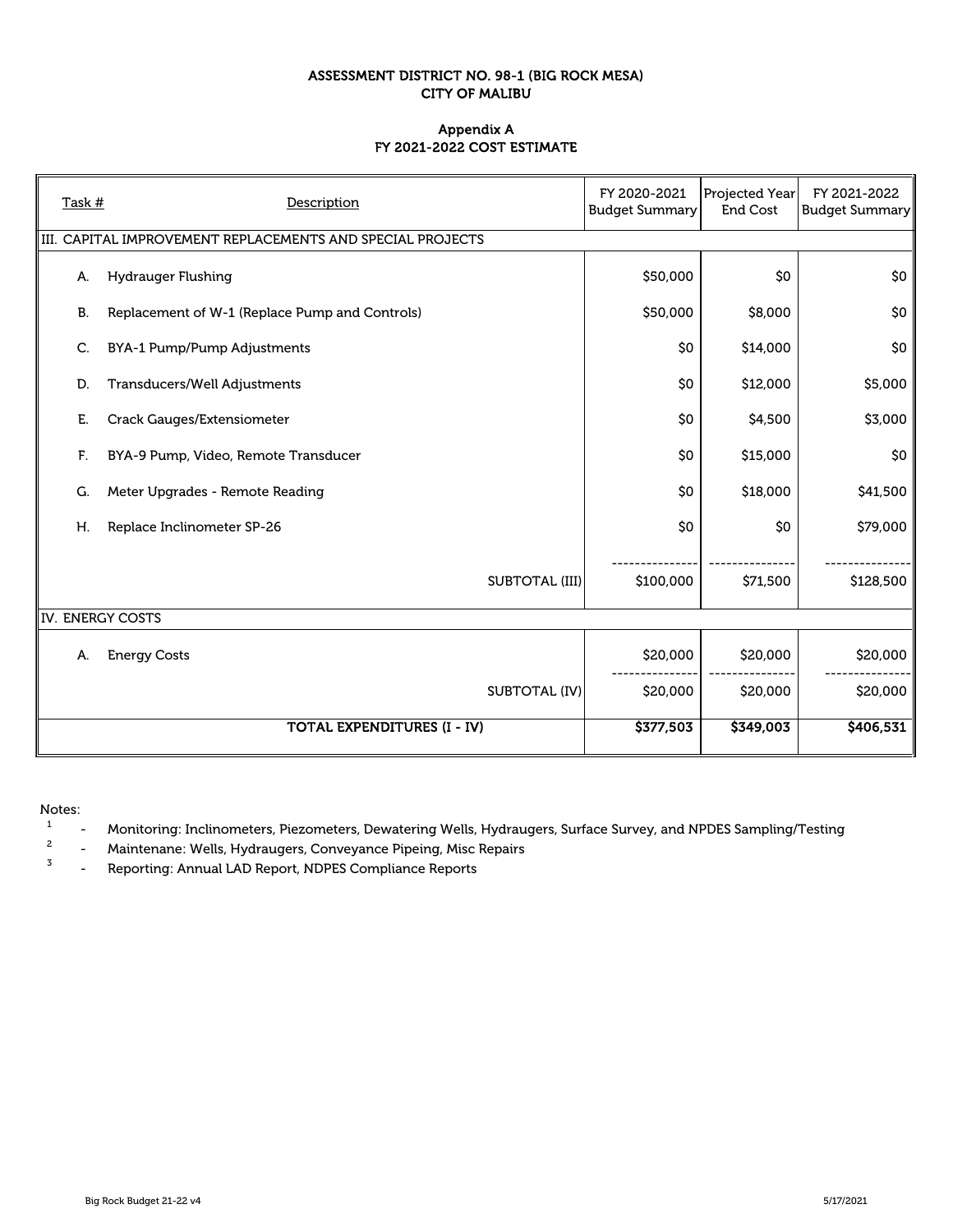# **APPENDIX B**

City of Malibu Assessment District No. 98-1 Big Rock Mesa Annual Assessment Report (Fiscal Year 2021-2022)

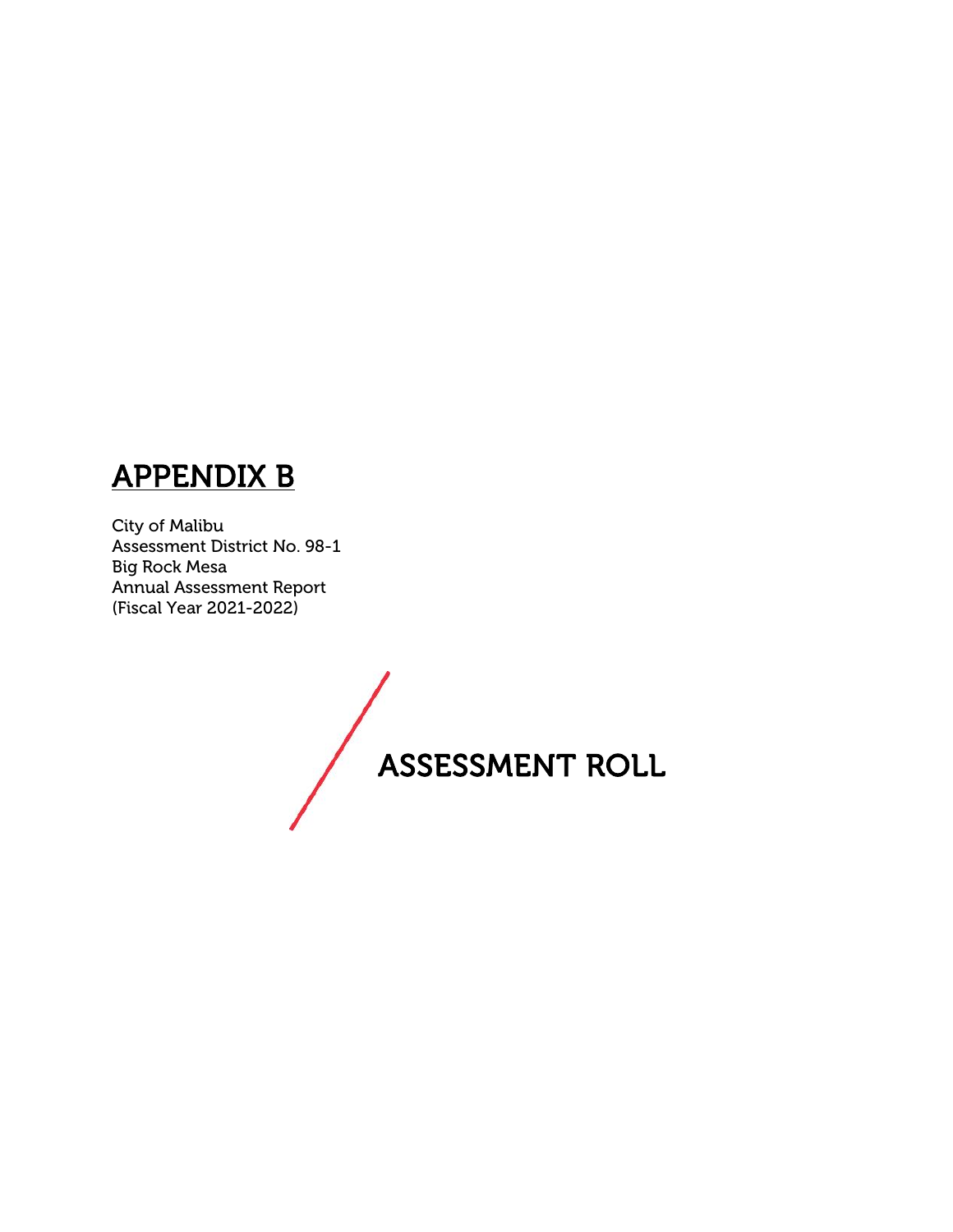| Assessor's    |                   |            |                      |
|---------------|-------------------|------------|----------------------|
| <b>Parcel</b> | <b>Assessment</b> |            | FY 2021-22           |
| <b>Number</b> | <b>Number</b>     | <b>BAU</b> | <b>Assessment</b>    |
| 4449-012-001  | 004               | 3.30       | \$1,530.77           |
| 4449-012-002  | 003               | 2.00       | \$927.74             |
| 4449-012-003  | 002               | 2.00       | \$927.74             |
| 4449-012-004  | 001               | 2.00       | \$927.74             |
| 4449-013-001  | 007               | 2.00       | \$927.74             |
| 4449-013-002  | 008               | 2.00       | \$927.74             |
| 4449-013-003  | 009               | 2.00       | \$927.74             |
| 4449-013-004  | 010               | 2.00       | \$927.74             |
| 4449-013-005  | 011               | 2.00       | \$927.74             |
| 4449-013-006  | 012               | 2.00       | \$927.74             |
| 4449-013-007  | 013               | 2.00       | \$927.74             |
| 4449-013-008  | 014               | 2.00       | \$927.74             |
| 4449-013-009  | 015               | 2.00       | \$927.74             |
| 4449-013-011  | 017               | 2.00       | \$927.74             |
| 4449-013-014  | 018               | 2.00       | \$927.74             |
| 4449-013-015  | 006               | 2.00       | \$927.74             |
| 4449-013-016  | 016               | 2.00       | \$927.74             |
| 4449-014-001  | 037               | 2.00       | \$927.74             |
| 4449-014-002  | 036               | 2.00       | \$927.74             |
| 4449-014-003  | 035               | 2.00       | \$927.74             |
| 4449-014-004  | 032               | 2.00       | \$927.74             |
| 4449-014-006  | 030               | 2.00       | \$927.74             |
| 4449-014-007  | 031               | 2.00       | \$927.74             |
| 4449-014-009  | 022               | 2.00       | \$927.74             |
| 4449-014-011  | 021               | 2.00       | \$927.74             |
| 4449-014-012  | 025               | 2.00       | \$927.74             |
| 4449-014-013  | 019               | 2.00       | \$927.74             |
| 4449-014-015  | 024               | 2.00       | \$927.74             |
| 4449-014-016  | 028               | 2.00       | \$927.74             |
| 4449-014-017  | 027               | 2.00       | \$927.74             |
| 4449-014-018  | 034               | 2.00       | \$927.74             |
| 4449-014-019  |                   | 2.00       | \$927.74             |
| 4449-014-020  | 033<br>023        | 2.00       | \$927.74             |
| 4449-014-021  | 029               | 2.00       | \$927.74             |
|               |                   | 2.00       | \$927.74             |
| 4449-015-004  | 049               |            | \$927.74             |
| 4449-015-009  | 052               | 2.00       | \$927.74             |
| 4449-015-010  | 054               | 2.00       |                      |
| 4449-015-011  | 053               | 2.00       | \$927.74<br>\$927.74 |
| 4449-015-012  | 055               | 2.00       |                      |
| 4449-015-013  | 057               | 2.00       | \$927.74             |
| 4449-015-014  | 056               | 2.00       | \$927.74             |
| 4449-015-015  | 058               | 2.00       | \$927.74             |
| 4449-015-016  | 059               | 2.00       | \$927.74             |
| 4449-015-017  | 063               | 2.00       | \$927.74             |
| 4449-015-018  | 060               | 2.00       | \$927.74             |
| 4449-015-019  | 061               | 2.00       | \$927.74             |
| 4449-015-020  | 062               | 2.00       | \$927.74             |
| 4449-015-021  | 047A              | 2.00       | \$927.74             |
| 4449-015-022  | 050A              | 2.00       | \$927.74             |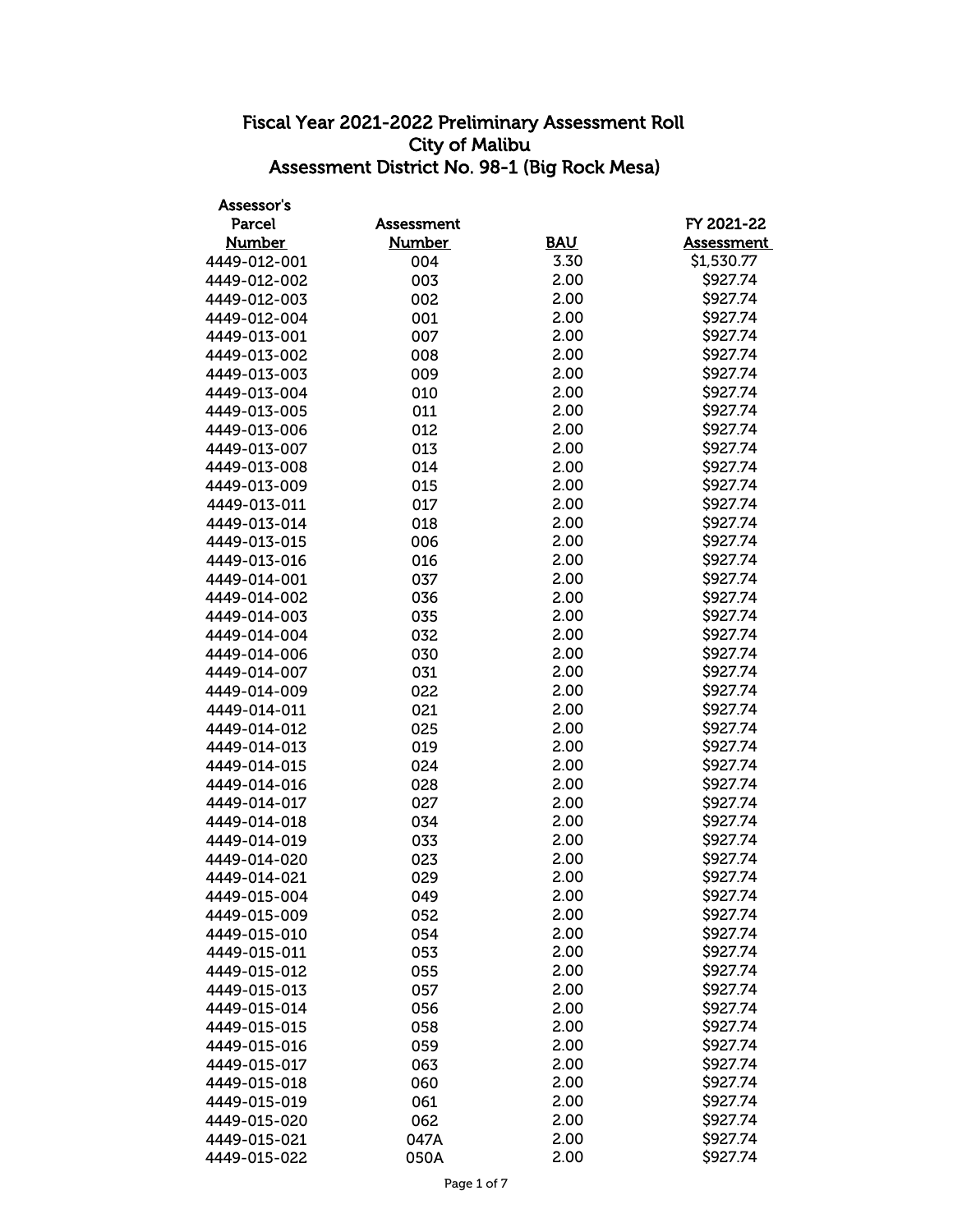| Assessor's    |                   |            |                   |
|---------------|-------------------|------------|-------------------|
| <b>Parcel</b> | <b>Assessment</b> |            | FY 2021-22        |
| <b>Number</b> | <b>Number</b>     | <b>BAU</b> | <b>Assessment</b> |
| 4449-015-023  | 051               | 2.00       | \$927.74          |
| 4449-016-001  | 046               | 2.00       | \$927.74          |
| 4449-016-002  | 045               | 2.00       | \$927.74          |
| 4449-016-003  | 044               | 2.00       | \$927.74          |
| 4449-016-004  | 043               | 2.00       | \$927.74          |
| 4449-016-005  | 042               | 2.00       | \$927.74          |
| 4449-016-006  | 041               | 2.00       | \$927.74          |
| 4449-016-007  | 040               | 2.00       | \$927.74          |
| 4449-016-008  | 039               | 2.00       | \$927.74          |
| 4449-016-900  | 038               | 2.00       | \$927.74          |
| 4450-001-024  | 265               | 3.30       | \$1,530.77        |
| 4450-001-025  | 264               | 3.30       | \$1,530.77        |
| 4450-001-026  | 263               | 2.00       | \$927.74          |
| 4450-001-027  | 262               | 2.00       | \$927.74          |
| 4450-001-041  | 267               | 3.30       | \$1,530.77        |
| 4450-001-042  | 266               | 2.00       | \$927.74          |
| 4450-001-044  | 261               | 2.00       | \$927.74          |
| 4450-002-037  | 284               | 2.00       | \$927.74          |
| 4450-002-038  | 283               | 2.00       | \$927.74          |
| 4450-002-039  | 282               | 4.95       | \$2,296.16        |
| 4450-002-040  | 281               | 4.95       | \$2,296.16        |
| 4450-002-041  | 280               | 2.00       | \$927.74          |
| 4450-002-042  | 279               | 2.00       | \$927.74          |
| 4450-002-043  | 278               | 2.00       | \$927.74          |
| 4450-002-044  | 277               | 3.30       | \$1,530.77        |
| 4450-002-045  | 276               | 3.30       | \$1,530.77        |
| 4450-002-046  | 275               | 3.30       | \$1,530.77        |
| 4450-002-047  | 274               | 2.00       | \$927.74          |
| 4450-002-048  | 273               | 3.30       | \$1,530.77        |
| 4450-002-049  | 272               | 3.30       | \$1,530.77        |
| 4450-002-050  | 271               | 2.00       | \$927.74          |
| 4450-002-051  | 270               | 3.30       | \$1,530.77        |
| 4450-002-052  | 269               | 2.00       | \$927.74          |
| 4450-002-053  | 268               | 3.30       | \$1,530.77        |
| 4450-003-010  | 293               | 2.00       | \$927.74          |
| 4450-003-011  | 292               | 2.00       | \$927.74          |
| 4450-003-012  | 291               | 2.00       | \$927.74          |
| 4450-003-013  | 290               | 2.00       | \$927.74          |
| 4450-003-014  | 289               | 2.00       | \$927.74          |
| 4450-003-015  | 288               | 2.00       | \$927.74          |
| 4450-003-016  | 287               | 8.25       | \$3,826.93        |
| 4450-003-017  | 286               | 3.30       | \$1,530.77        |
| 4450-003-018  | 285               | 3.30       | \$1,530.77        |
| 4450-004-028  | 302               | 2.00       | \$927.74          |
| 4450-004-029  | 301               | 6.60       | \$3,061.54        |
| 4450-004-030  | 300               | 2.00       | \$927.74          |
| 4450-004-031  | 299               | 9.90       | \$4,592.31        |
| 4450-004-032  | 298               | 4.95       | \$2,296.16        |
| 4450-004-033  | 297               | 4.95       | \$2,296.16        |
|               |                   |            |                   |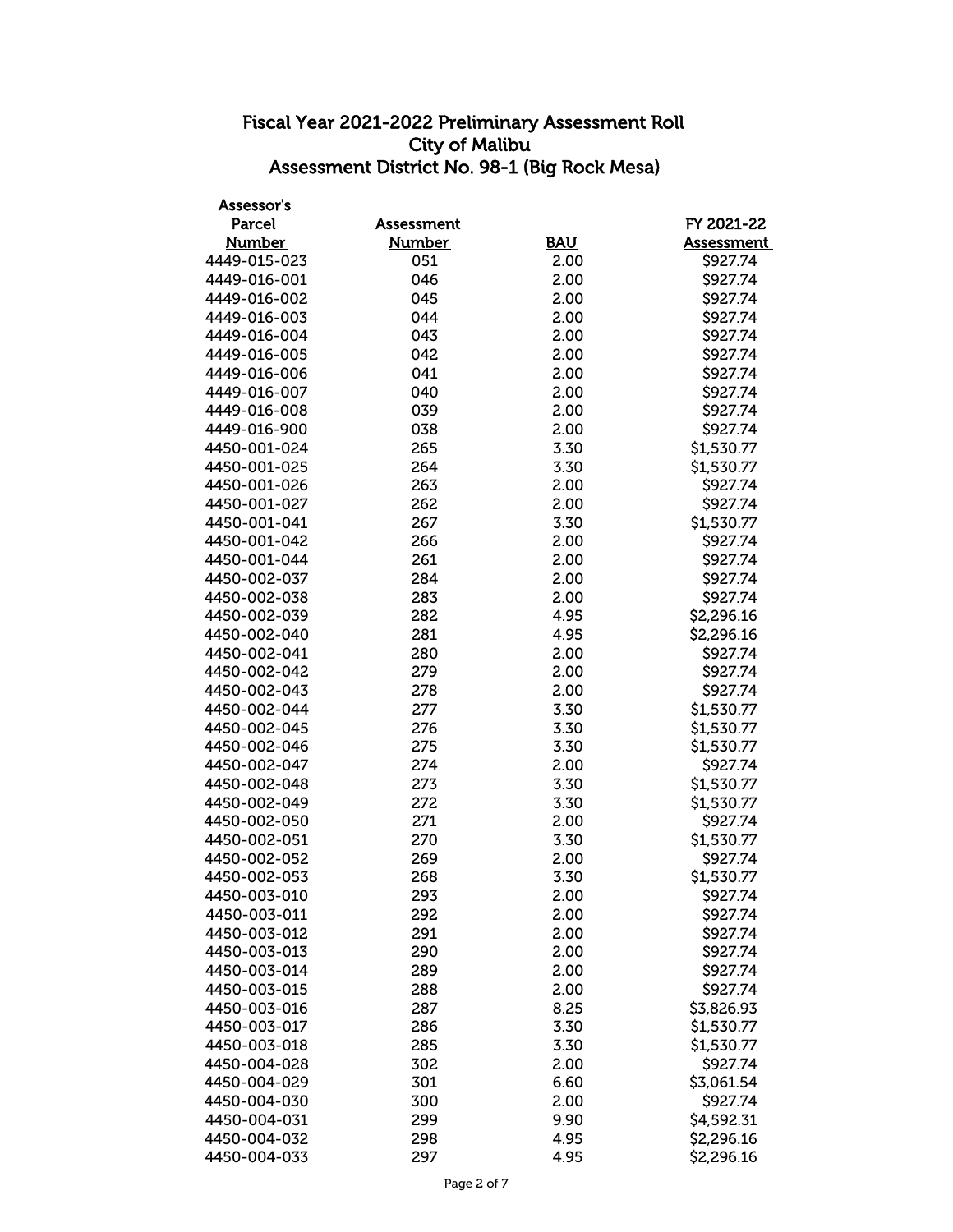| Assessor's    |                   |            |                   |
|---------------|-------------------|------------|-------------------|
| Parcel        | <b>Assessment</b> |            | FY 2021-22        |
| <b>Number</b> | <b>Number</b>     | <b>BAU</b> | <b>Assessment</b> |
| 4450-004-034  | 296               | 6.60       | \$3,061.54        |
| 4450-004-035  | 295               | 4.95       | \$2,296.16        |
| 4450-004-036  | 294               | 6.60       | \$3,061.54        |
| 4450-005-024  | 319               | 3.30       | \$1,530.77        |
| 4450-005-040  | 327               | 6.60       | \$3,061.54        |
| 4450-005-042  | 315A              | 1.65       | \$765.39          |
| 4450-005-043  | 315               | 1.65       | \$765.39          |
| 4450-005-046  | 303A              | 1.65       | \$765.39          |
| 4450-005-047  | 303               | 1.65       | \$765.39          |
| 4450-005-048  | 310A              | 1.65       | \$765.39          |
| 4450-005-049  | 310               | 1.65       | \$765.39          |
| 4450-005-050  | 309A              | 1.65       | \$765.39          |
| 4450-005-051  | 309               | 1.65       | \$765.39          |
| 4450-005-052  | 307A              | 1.65       | \$765.39          |
| 4450-005-053  | 307               | 1.65       | \$765.39          |
| 4450-005-054  | 306A              | 1.65       | \$765.39          |
| 4450-005-055  | 306               | 1.65       | \$765.39          |
| 4450-005-056  | 305A              | 1.65       | \$765.39          |
| 4450-005-057  | 305               | 1.65       | \$765.39          |
| 4450-005-058  | 325A              | 1.65       | \$765.39          |
| 4450-005-059  | 325               | 1.65       | \$765.39          |
| 4450-005-060  | 323A              | 1.65       | \$765.39          |
| 4450-005-061  | 323               | 1.65       | \$765.39          |
| 4450-005-062  | 321A              | 1.65       | \$765.39          |
| 4450-005-063  | 321               | 1.65       | \$765.39          |
| 4450-005-064  | 313A              | 1.65       | \$765.39          |
| 4450-005-065  | 313               | 1.65       | \$765.39          |
| 4450-005-066  | 314A              | 1.65       | \$765.39          |
| 4450-005-067  | 314               | 1.65       | \$765.39          |
| 4450-005-068  | 316A              | 1.65       | \$765.39          |
| 4450-005-069  | 316               | 1.65       | \$765.39          |
| 4450-005-070  | 312A              | 1.65       | \$765.39          |
| 4450-005-071  | 312               | 1.65       | \$765.39          |
| 4450-005-072  | 308A              | 1.65       | \$765.39          |
| 4450-005-073  | 308               | 1.65       | \$765.39          |
| 4450-005-074  | 326A              | 1.65       | \$765.39          |
| 4450-005-075  | 326               | 1.65       | \$765.39          |
| 4450-005-076  | 322A              | 1.65       | \$765.39          |
| 4450-005-077  | 322               | 1.65       | \$765.39          |
| 4450-005-078  | 320A              | 1.65       | \$765.39          |
| 4450-005-079  | 320               | 1.65       | \$765.39          |
| 4450-005-080  | 318A              | 1.65       | \$765.39          |
| 4450-005-081  | 318               | 1.65       | \$765.39          |
| 4450-005-082  | 324A              | 1.65       | \$765.39          |
| 4450-005-083  | 324               | 1.65       | \$765.39          |
| 4450-005-084  | 304               | 1.65       | \$765.39          |
| 4450-005-085  | 304A              | 1.65       | \$765.39          |
| 4450-005-086  | 311&311A          | 3.30       | \$1,530.77        |
| 4450-006-055  | 328               | 2.00       | \$927.74          |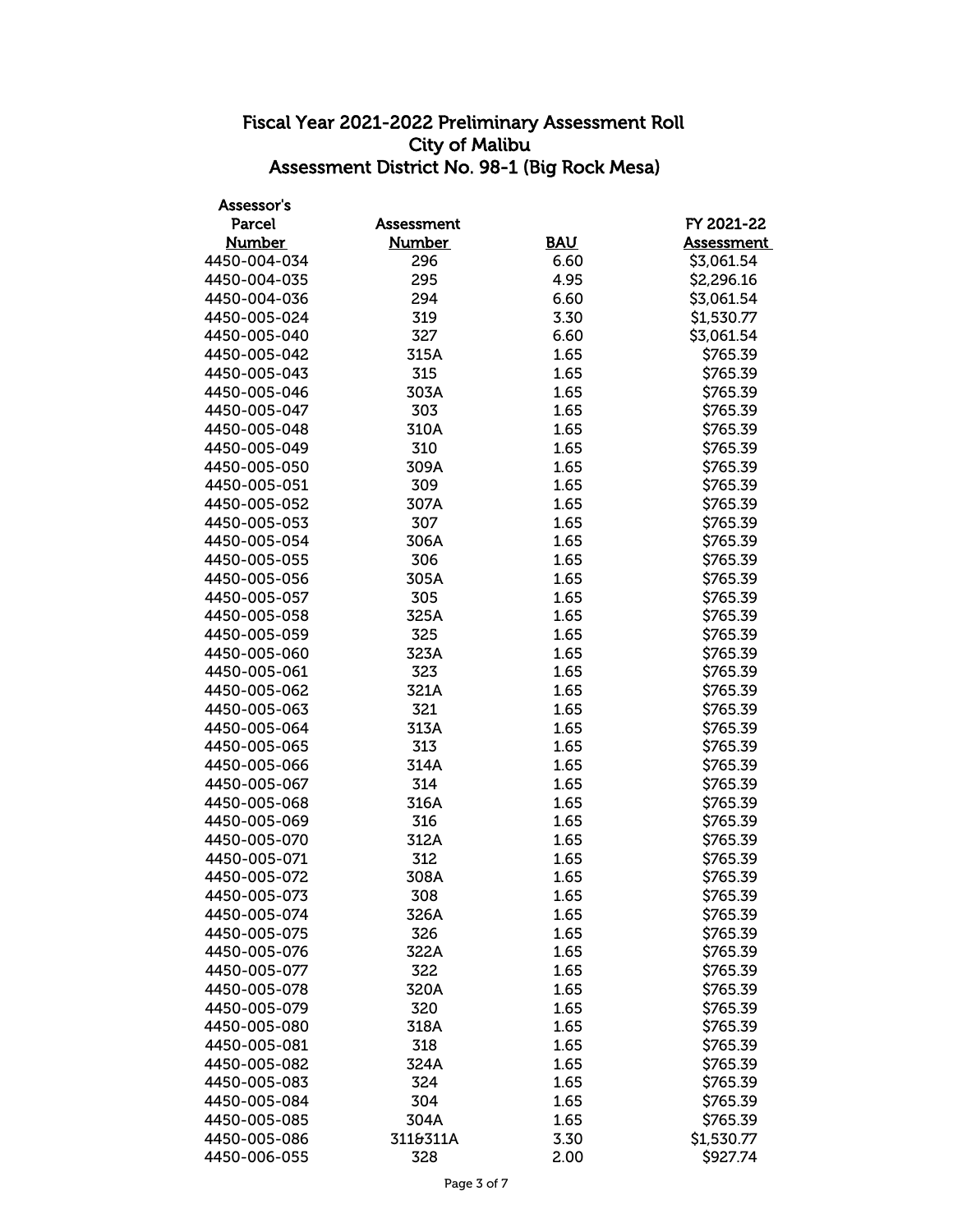| Assessor's    |               |            |                   |
|---------------|---------------|------------|-------------------|
| <b>Parcel</b> | Assessment    |            | FY 2021-22        |
| <b>Number</b> | <b>Number</b> | <b>BAU</b> | <b>Assessment</b> |
| 4450-011-023  | 255           | 2.00       | \$927.74          |
| 4450-011-024  | 254           | 2.00       | \$927.74          |
| 4450-011-025  | 253           | 2.00       | \$927.74          |
| 4450-011-027  | 257           | 2.00       | \$927.74          |
| 4450-011-028  | 252           | 2.00       | \$927.74          |
| 4450-011-031  | 249           | 2.00       | \$927.74          |
| 4450-011-034  | 248           | 2.00       | \$927.74          |
| 4450-011-035  | 245           | 2.00       | \$927.74          |
| 4450-011-037  | 243           | 2.00       | \$927.74          |
| 4450-011-041  | 256           | 2.00       | \$927.74          |
| 4450-011-042  | 246           | 2.00       | \$927.74          |
| 4450-011-043  | 250           | 2.00       | \$927.74          |
| 4450-012-022  | 201           | 2.00       | \$927.74          |
| 4450-012-023  | 202           | 2.00       | \$927.74          |
| 4450-012-024  | 203           | 2.00       | \$927.74          |
| 4450-012-025  | 204           | 2.00       | \$927.74          |
| 4450-012-026  | 205           | 2.00       | \$927.74          |
| 4450-012-027  | 206           | 2.00       | \$927.74          |
| 4450-012-028  | 207           | 2.00       | \$927.74          |
| 4450-012-029  | 208           | 2.00       | \$927.74          |
| 4450-012-030  | 209           | 2.00       | \$927.74          |
| 4450-012-031  | 210           | 2.00       | \$927.74          |
| 4450-012-032  | 211           | 2.00       | \$927.74          |
| 4450-012-033  | 212           | 2.00       | \$927.74          |
| 4450-012-034  | 213           | 2.00       | \$927.74          |
| 4450-012-036  | 215           | 2.00       | \$927.74          |
| 4450-012-037  | 214           | 2.00       | \$927.74          |
| 4450-012-038  | 200           | 2.00       | \$927.74          |
| 4450-012-039  | 199           | 2.00       | \$927.74          |
| 4450-012-040  | 198           | 2.00       | \$927.74          |
| 4450-013-058  | 241           | 2.00       | \$927.74          |
| 4450-013-059  | 240           | 2.00       | \$927.74          |
| 4450-013-060  | 239           | 2.00       | \$927.74          |
| 4450-013-061  | 238           | 2.00       | \$927.74          |
| 4450-013-062  | 237           | 2.00       | \$927.74          |
| 4450-013-063  | 236           | 2.00       | \$927.74          |
| 4450-013-064  | 235           | 2.00       | \$927.74          |
| 4450-013-067  | 232           | 2.00       | \$927.74          |
| 4450-013-068  | 226           | 2.00       | \$927.74          |
| 4450-013-069  | 227           | 2.00       | \$927.74          |
| 4450-013-070  | 230           | 2.00       | \$927.74          |
| 4450-013-071  | 229           | 2.00       | \$927.74          |
| 4450-013-072  | 228           | 2.00       | \$927.74          |
| 4450-013-073  | 225           | 2.00       | \$927.74          |
| 4450-013-074  | 224           | 2.00       | \$927.74          |
| 4450-013-075  | 223           | 2.00       | \$927.74          |
| 4450-013-076  | 222           | 2.00       | \$927.74          |
| 4450-013-077  | 221           | 2.00       | \$927.74          |
| 4450-013-078  | 220           | 2.00       | \$927.74          |
|               |               |            |                   |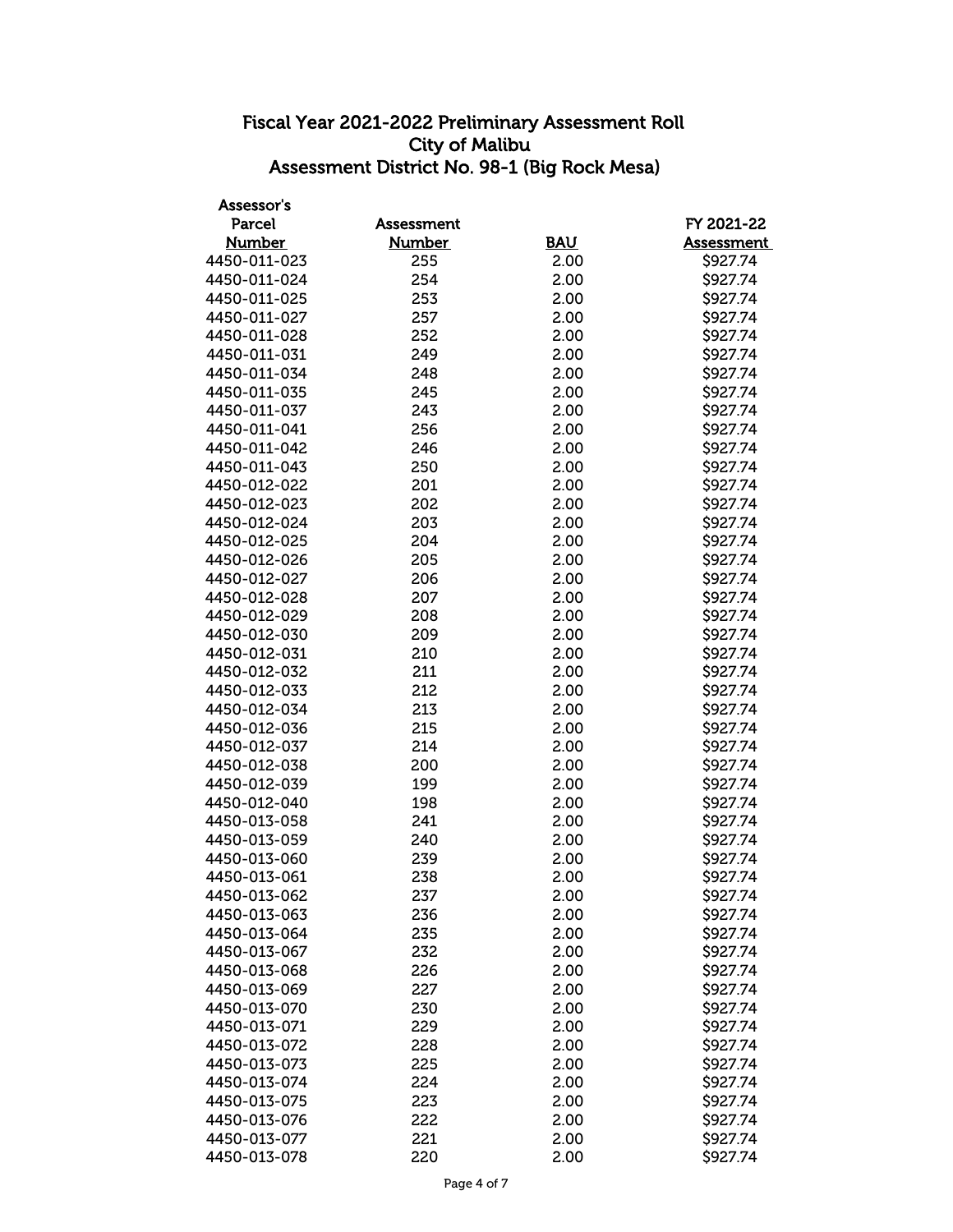| Assessor's    |                   |            |                   |
|---------------|-------------------|------------|-------------------|
| <b>Parcel</b> | <b>Assessment</b> |            | FY 2021-22        |
| <b>Number</b> | <b>Number</b>     | <b>BAU</b> | <b>Assessment</b> |
| 4450-013-079  | 219               | 2.00       | \$927.74          |
| 4450-013-080  | 217               | 2.00       | \$927.74          |
| 4450-013-081  | 218               | 2.00       | \$927.74          |
| 4450-013-082  | 216               | 2.00       | \$927.74          |
| 4450-013-083  | 231               | 2.00       | \$927.74          |
| 4450-013-084  | 233 & 234         | 4.00       | \$1,855.48        |
| 4450-014-062  | 136               | 2.00       | \$927.74          |
| 4450-014-063  | 135               | 2.00       | \$927.74          |
| 4450-014-065  | 138               | 2.00       | \$927.74          |
| 4450-014-066  | 137               | 2.00       | \$927.74          |
| 4450-014-067  | 151               | 2.00       | \$927.74          |
| 4450-014-068  | 150               | 2.00       | \$927.74          |
| 4450-014-069  | 149               | 2.00       | \$927.74          |
| 4450-014-070  | 148               | 2.00       | \$927.74          |
| 4450-014-071  | 147               | 2.00       | \$927.74          |
| 4450-014-072  | 146               | 2.00       | \$927.74          |
| 4450-014-073  | 145               | 2.00       | \$927.74          |
| 4450-014-074  | 144               | 2.00       | \$927.74          |
| 4450-014-075  | 143               | 2.00       | \$927.74          |
| 4450-014-076  | 142               | 2.00       | \$927.74          |
| 4450-014-077  | 141               | 2.00       | \$927.74          |
| 4450-014-078  | 140               | 2.00       | \$927.74          |
| 4450-014-079  | 139               | 2.00       | \$927.74          |
| 4450-015-016  | 172               | 2.00       | \$927.74          |
| 4450-015-018  | 170               | 2.00       | \$927.74          |
| 4450-015-019  | 169               | 2.00       | \$927.74          |
| 4450-015-020  | 168               | 2.00       | \$927.74          |
| 4450-015-021  | 167               | 2.00       | \$927.74          |
| 4450-015-023  | 165               | 2.00       | \$927.74          |
| 4450-015-024  | 164               | 2.00       | \$927.74          |
| 4450-015-025  | 163               | 2.00       | \$927.74          |
| 4450-015-026  | 162               | 2.00       | \$927.74          |
| 4450-015-027  | 161               | 2.00       | \$927.74          |
| 4450-015-028  | 160               | 2.00       | \$927.74          |
| 4450-015-029  | 159               | 2.00       | \$927.74          |
| 4450-015-030  | 158               | 2.00       | \$927.74          |
| 4450-015-031  | 157               | 2.00       | \$927.74          |
| 4450-015-032  | 156               | 2.00       | \$927.74          |
| 4450-015-033  | 155               | 2.00       | \$927.74          |
| 4450-015-034  | 152               | 2.00       | \$927.74          |
| 4450-015-035  | 153               | 2.00       | \$927.74          |
| 4450-015-036  | 154               | 2.00       | \$927.74          |
| 4450-015-037  | 173               | 2.00       | \$927.74          |
| 4450-015-038  | 174               | 2.00       | \$927.74          |
| 4450-015-040  | 175               | 2.00       | \$927.74          |
| 4450-015-041  | 176               | 2.00       | \$927.74          |
| 4450-015-042  | 177               | 2.00       | \$927.74          |
| 4450-015-043  | 178               | 2.00       | \$927.74          |
| 4450-015-044  | 179               | 2.00       | \$927.74          |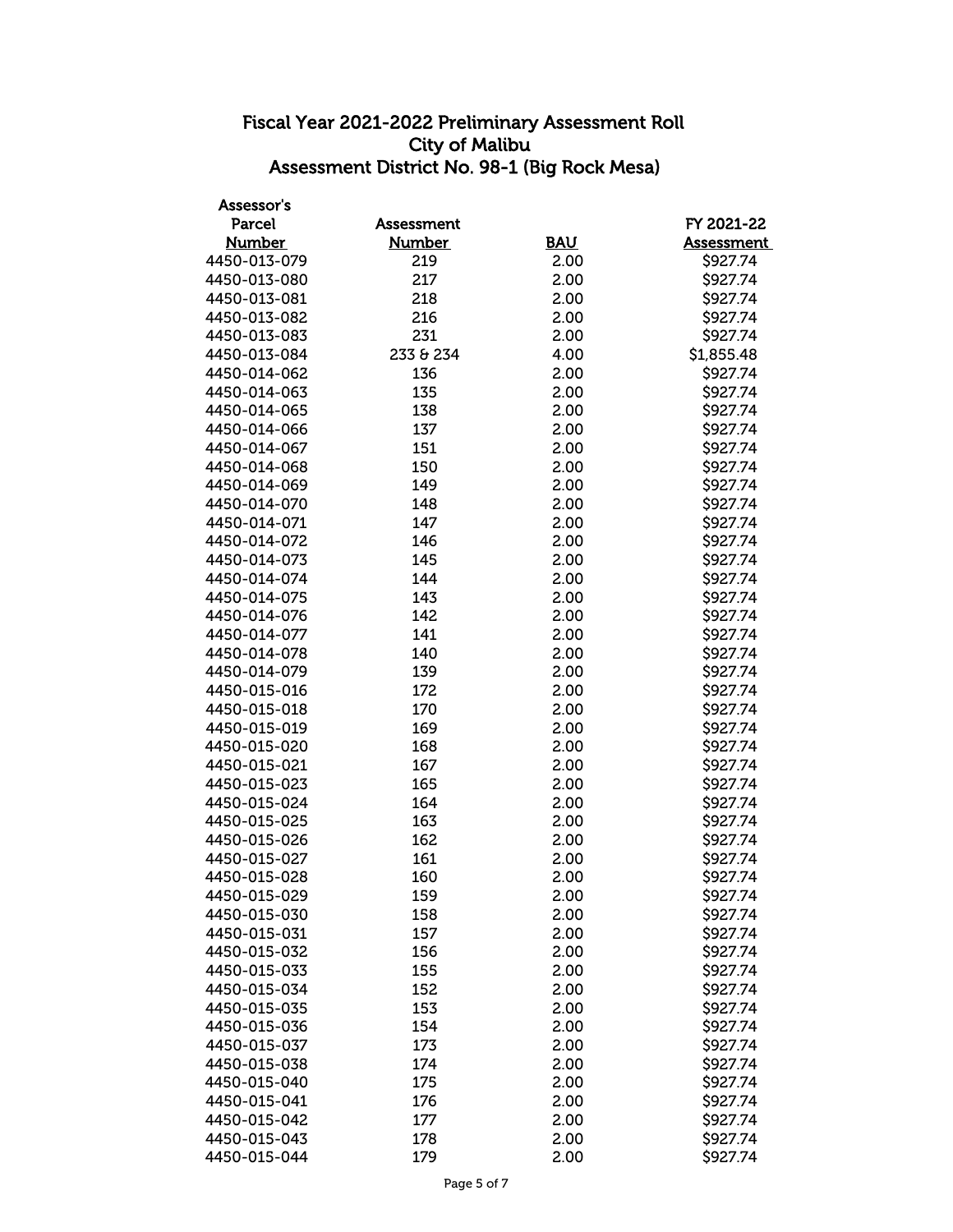| Assessor's    |                   |            |                   |
|---------------|-------------------|------------|-------------------|
| <b>Parcel</b> | <b>Assessment</b> |            | FY 2021-22        |
| <b>Number</b> | <b>Number</b>     | <b>BAU</b> | <b>Assessment</b> |
| 4450-015-045  | 180               | 2.00       | \$927.74          |
| 4450-015-046  | 181               | 2.00       | \$927.74          |
| 4450-015-047  | 185               | 2.00       | \$927.74          |
| 4450-015-048  | 184               | 2.00       | \$927.74          |
| 4450-015-049  | 183               | 2.00       | \$927.74          |
| 4450-015-050  | 182               | 2.00       | \$927.74          |
| 4450-015-051  | 171               | 2.00       | \$927.74          |
| 4450-015-052  | 166               | 2.00       | \$927.74          |
| 4450-016-009  | 191               | 2.00       | \$927.74          |
| 4450-016-010  | 190               | 2.00       | \$927.74          |
| 4450-016-011  | 189               | 2.00       | \$927.74          |
| 4450-016-012  | 188               | 2.00       | \$927.74          |
| 4450-016-013  | 187               | 2.00       | \$927.74          |
| 4450-016-014  | 186               | 2.00       | \$927.74          |
| 4450-016-017  | 194               | 2.00       | \$927.74          |
| 4450-016-018  | 195               | 2.00       | \$927.74          |
| 4450-016-019  | 196               | 2.00       | \$927.74          |
| 4450-016-023  | 193               | 2.00       | \$927.74          |
| 4450-016-900  | 192               | 2.00       | \$927.74          |
| 4450-017-008  | 329               | 2.00       | \$927.74          |
| 4450-017-009  | 114               | 2.00       | \$927.74          |
| 4450-017-011  | 113               | 2.00       | \$927.74          |
| 4450-017-012  | 112               | 2.00       | \$927.74          |
| 4450-017-014  | 119               | 2.00       | \$927.74          |
| 4450-017-016  | 122               | 2.00       | \$927.74          |
| 4450-017-017  | 120               | 2.00       | \$927.74          |
| 4450-017-018  | 115               | 2.00       | \$927.74          |
| 4450-017-021  | 118               | 2.00       | \$927.74          |
| 4450-017-023  | 117               | 2.00       | \$927.74          |
| 4450-018-013  | 133               | 2.00       | \$927.74          |
| 4450-018-014  | 131               | 2.00       | \$927.74          |
| 4450-018-015  | 130               | 2.00       | \$927.74          |
| 4450-018-017  | 126               | 2.00       | \$927.74          |
| 4450-018-018  | 127               | 2.00       | \$927.74          |
| 4450-018-019  | 128               | 2.00       | \$927.74          |
| 4450-018-020  | 129               | 2.00       | \$927.74          |
| 4450-018-022  | 124               | 2.00       | \$927.74          |
| 4450-018-023  | 125               | 2.00       | \$927.74          |
| 4450-018-025  | 134               | 2.00       | \$927.74          |
| 4450-019-021  | 064               | 2.00       | \$927.74          |
| 4450-019-022  | 065               | 2.00       | \$927.74          |
| 4450-019-023  | 066               | 2.00       | \$927.74          |
| 4450-019-024  | 067               | 2.00       | \$927.74          |
| 4450-019-025  | 074               | 2.00       | \$927.74          |
| 4450-019-026  | 075               | 2.00       | \$927.74          |
| 4450-019-027  | 076               | 2.00       | \$927.74          |
| 4450-019-028  | 077               | 2.00       | \$927.74          |
| 4450-019-029  | 073               | 2.00       | \$927.74          |
| 4450-019-030  | 072               | 2.00       | \$927.74          |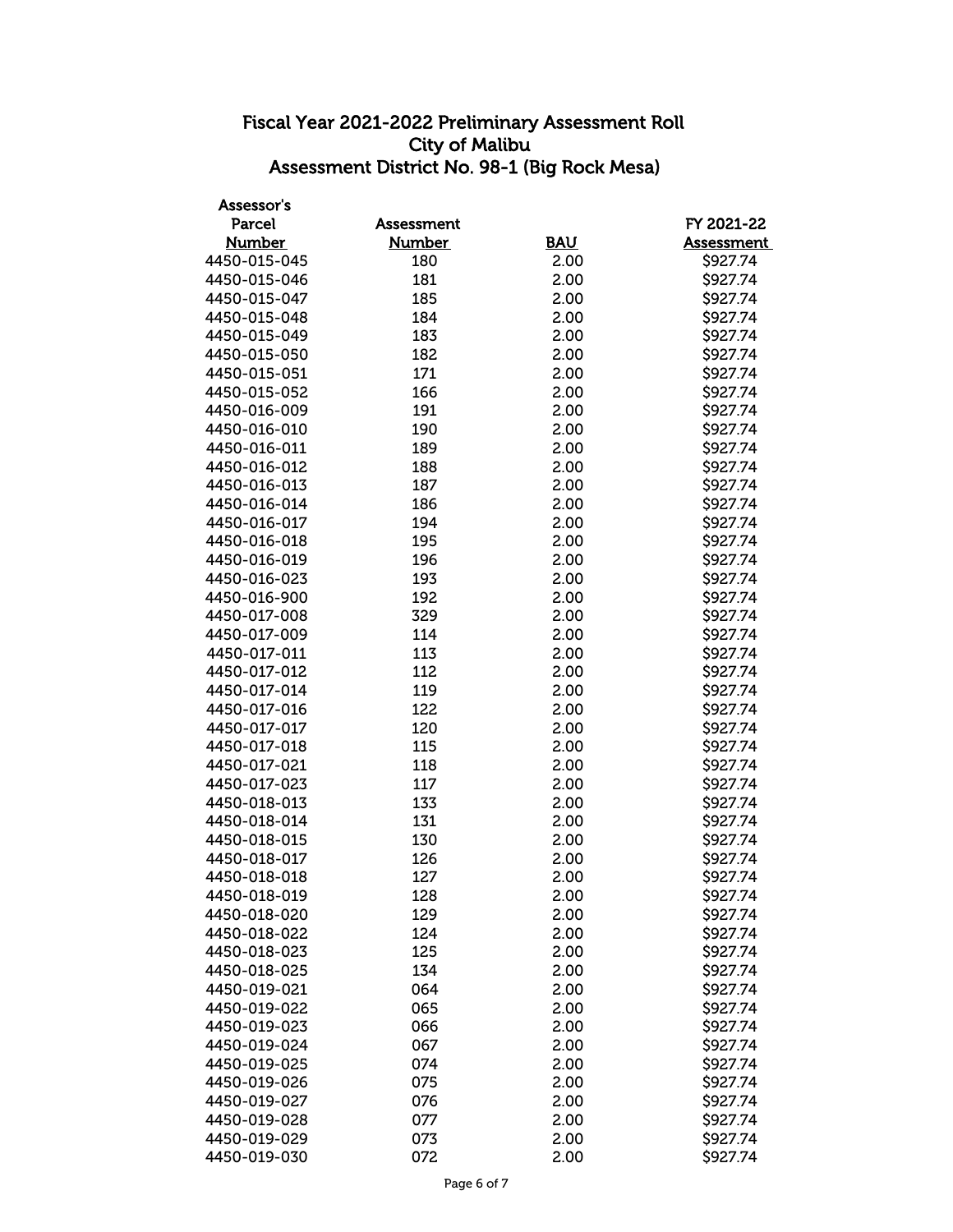| Assessor's    |               |        |            |                   |
|---------------|---------------|--------|------------|-------------------|
| Parcel        | Assessment    |        |            | FY 2021-22        |
| <b>Number</b> | <b>Number</b> |        | <b>BAU</b> | <b>Assessment</b> |
| 4450-019-031  | 071           |        | 2.00       | \$927.74          |
| 4450-019-032  | 070           |        | 2.00       | \$927.74          |
| 4450-019-033  | 069           |        | 2.00       | \$927.74          |
| 4450-019-034  | 068           |        | 2.00       | \$927.74          |
| 4450-020-022  | 086           |        | 2.00       | \$927.74          |
| 4450-020-025  | 083           |        | 2.00       | \$927.74          |
| 4450-020-026  | 082           |        | 2.00       | \$927.74          |
| 4450-020-027  | 081           |        | 2.00       | \$927.74          |
| 4450-020-028  | 080           |        | 2.00       | \$927.74          |
| 4450-020-029  | 079           |        | 2.00       | \$927.74          |
| 4450-020-030  | 078           |        | 2.00       | \$927.74          |
| 4450-020-031  | 085           |        | 2.00       | \$927.74          |
| 4450-020-032  | 084           |        | 2.00       | \$927.74          |
| 4450-021-043  | 096           |        | 2.00       | \$927.74          |
| 4450-021-044  | 093           |        | 2.00       | \$927.74          |
| 4450-021-045  | 092           |        | 2.00       | \$927.74          |
| 4450-021-046  | 091           |        | 2.00       | \$927.74          |
| 4450-021-048  | 087           |        | 2.00       | \$927.74          |
| 4450-021-049  | 089           |        | 2.00       | \$927.74          |
| 4450-021-050  | 094           |        | 2.00       | \$927.74          |
| 4450-021-051  | 088           |        | 2.00       | \$927.74          |
| 4450-021-052  | 098           |        | 2.00       | \$927.74          |
| 4450-021-053  | 099           |        | 2.00       | \$927.74          |
| 4450-021-054  | 097           |        | 2.00       | \$927.74          |
| 4450-021-055  | 095           |        | 2.00       | \$927.74          |
| 4450-022-044  | 104           |        | 2.00       | \$927.74          |
| 4450-022-047  | 102           |        | 2.00       | \$927.74          |
| 4450-022-049  | 100           |        | 2.00       | \$927.74          |
| 4450-022-051  | 101           |        | 2.00       | \$927.74          |
| 4450-022-052  | 103           |        | 2.00       | \$927.74          |
| 4450-022-053  | 105           |        | 2.00       | \$927.74          |
| 4450-022-054  | 106           |        | 2.00       | \$927.74          |
| 326 Records   |               | Total: | 706.10     | \$327,538.79      |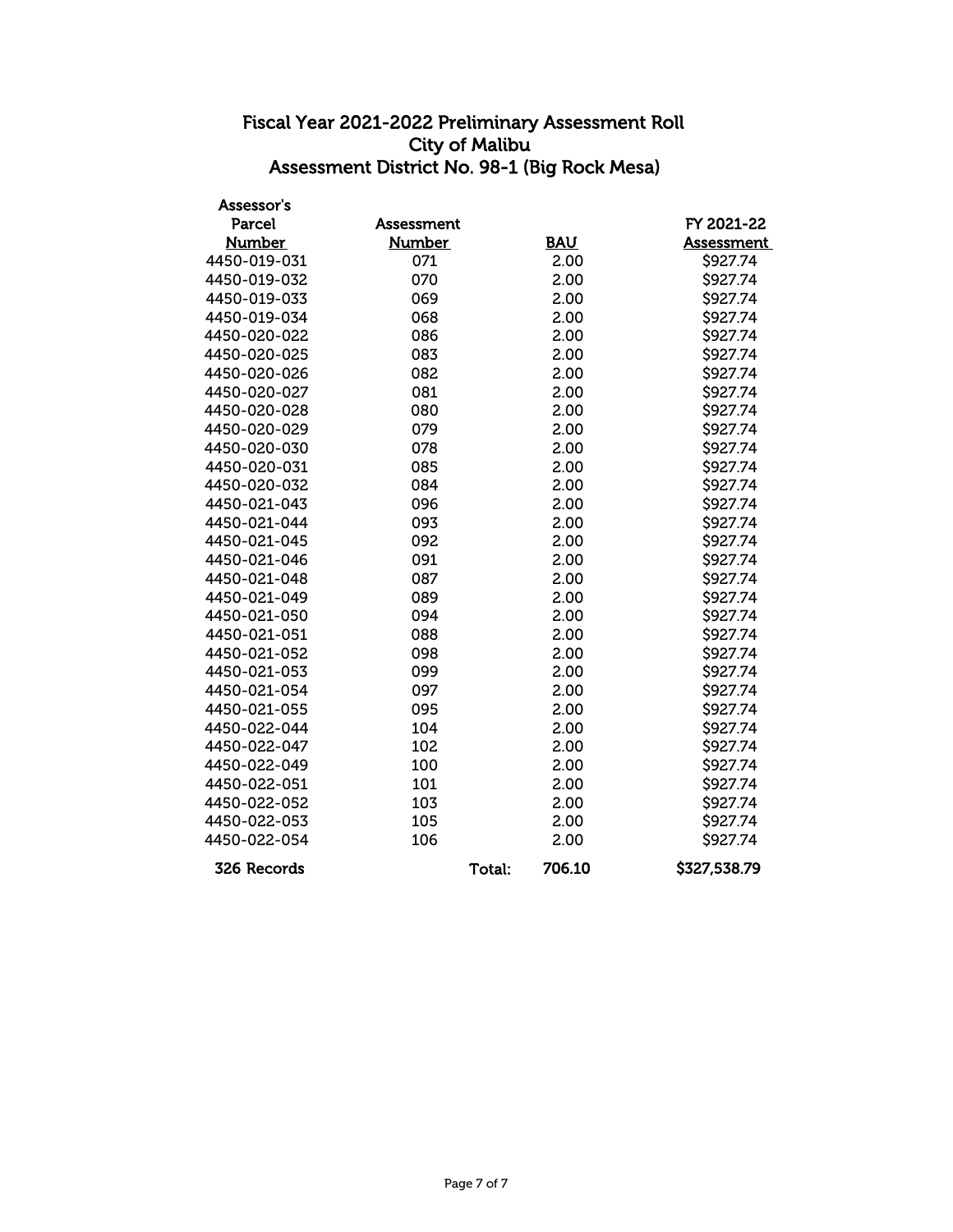# **APPENDIX C**

City of Malibu Assessment District No. 98-1 Big Rock Mesa Annual Assessment Report (Fiscal Year 2021-2022)

> **METHOD OF ASSESSMENT APPORTIONMENT**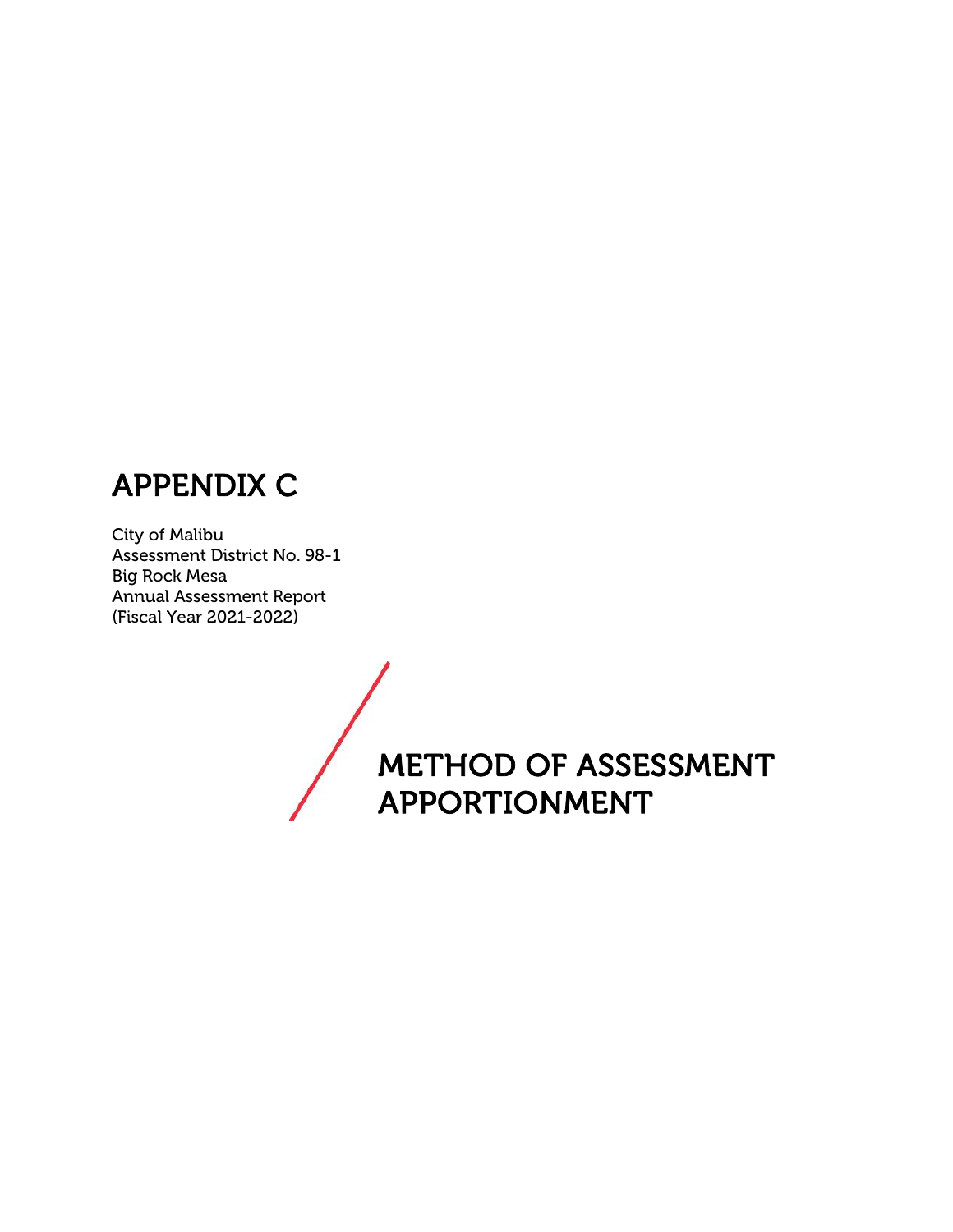#### **Exhibit C**

#### **Annual Assessment Report Assessment District No. 98-1 (Big Rock Mesa)**

#### **For Fiscal Year 2021-2022**

#### **Method of Spread of Assessment**

Assessments levied pursuant to the Municipal Improvement Act of 1913 (hereinafter referred to the "Act") must be based on the benefit which each property receives from the system of improvements. Furthermore, as a result of Proposition 218, more stringent standards have been imposed for determining benefit. For example, Proposition 218 requires that special and general benefits be separated, with the amount of any assessment limited to the special benefits so conferred. Neither the Act nor Proposition 218 specify the method or formula for apportioning benefit or distinguishing special from general benefits.

Identification of the benefit the reconstruction and maintenance of the system of improvements will render to the properties in the Assessment District is the first step in developing the assessment spread methodology. The next step is to determine if the properties in the Assessment District receive a direct and special benefit from the system of improvements which is distinct from benefit received by the general public. For this Assessment District these determinations were made by David Taussig and Associates, Inc., the Assessment Engineer; in consultation with the City's Geotechnical Consultant; and the City of Malibu Public Works Department.

#### **Project Need**

The primary purpose of the dewatering and monitoring system to be installed and maintained by the District is the reduction of groundwater, from both rainfall and residential effluent, percolating down to the slide plane. This reduction in groundwater stabilizes the landslide outlined on the Diagram attached as Exhibit D. Stabilization of the landslide plane provides two distinct types of benefit to property within the District: protection of the property (i.e. the parcels) located on the slide plane and protection of the roads which would be inundated with mud in a slide event.

#### **Assessment District Boundary**

The District boundary as shown in Exhibit D was established to encompass those properties which are specifically benefited by the system of improvements. This includes all properties which are located in whole or in part within the ancient landslide area.

#### **Specific Benefit**

The system of improvements to be installed and maintained by the District specifically benefit the properties within the District in two distinct ways: protection of the property and protection of the roads. First, properties located within the ancient slide boundary are reducing the risk and degree of damage or distress suffered from slope failure and/or movement (the "Protection" benefit). Second, access is maintained for those properties which are reached using roads affected by the slide (the "Access" benefit). The benefits associated with Protection and Access are deemed to be equal, since use of the property cannot be fully enjoyed without either one.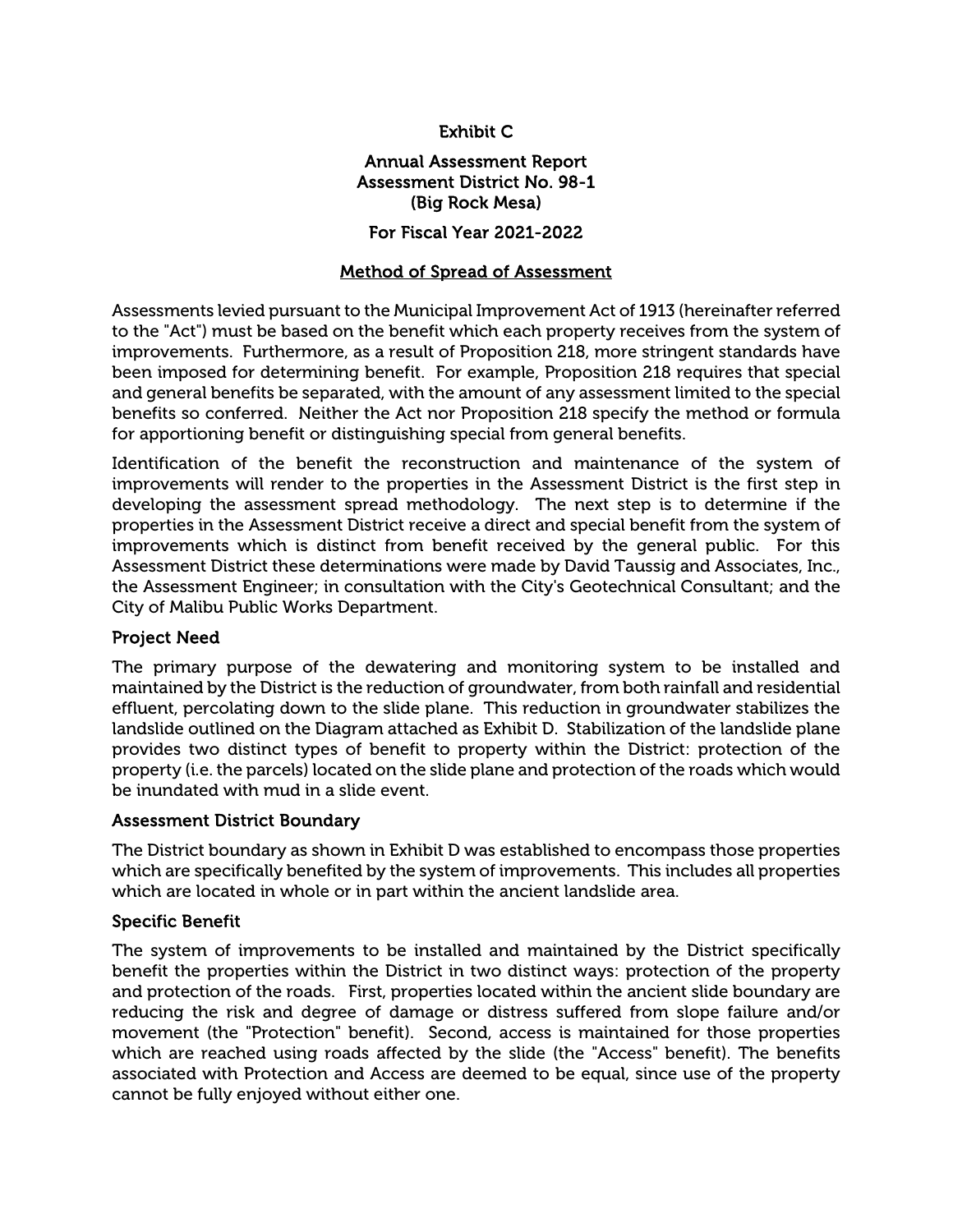Since the roads within the District, except for Pacific Coast Highway (PCH), do not convey through traffic, there is no general benefit to the public for such road access. With respect to PCH, which does convey through traffic, properties located on PCH west and east of the slide area would have access via other roadways, whereas no access would be available to properties located on PCH within the landslide area. Clearly, stabilization of the slide confers a special benefit enjoyed only by the properties which may be impacted by slope failure or movements. The April 1998 analysis prepared by City's Geotechnical Consultant, confirms that the impacted properties are all located either within or on the slide boundary.

#### **Method of Assessment**

After the boundary of the District has been established and the determination of specific benefits has been made, the assessment to individual properties must be determined. As previously discussed, there are two types of direct and special benefit conferred upon property within the District, Protection and Access.

Protection benefits are allocated based on land use designation. The reason for this allocation is twofold. First, the proposed system of improvements have been sized to provide adequate dewatering capacity at full buildout. Second, the Protection benefit conferred upon each parcel of property is a function of each parcel's land use designation and number of dwelling units. Each dwelling unit is deemed to be equally protected, therefore, no differentiation is made between single family or condominium/apartment units. For purposes of assigning Protection Benefits to each parcel, one dwelling unit equals one Benefit Assessment Unit (BAU).

Access benefits are allocated to each parcel of land based on the estimated number of trips for that parcel's land use designation. Trip factor source data are from the Institute of Transportation Engineers Trip Generation study (5th Edition). The trip generation factors are shown below:

| <b>Land Use</b>       | Average<br>Weekday<br><b>Trips/Units</b> | <b>Benefit</b><br><b>Assessment</b><br><b>Units (BAUs)</b> |
|-----------------------|------------------------------------------|------------------------------------------------------------|
| Single-Family         | 9.55                                     | 1.00                                                       |
| Condominium/Apartment | 6.23                                     | 0.65                                                       |

| Table 1: Trip Generation Factors and Benefit Assessment Units |  |
|---------------------------------------------------------------|--|
|---------------------------------------------------------------|--|

#### **Examples of Assignment of Benefit Assessment Units**

Three examples of the assignment of benefit assessment units are provided below for the following: (1) a single-family residential parcel, (2) a parcel with a single condominium unit, and (3) a parcel with four apartment units.

1) Single Family Residential Parcel

| <b>BAU for Protection Benefit</b> | 1.00 |  |
|-----------------------------------|------|--|
| <b>BAU</b> for Access Benefit     | 1.00 |  |
| Total BAUs                        | 2.00 |  |

2) Parcel with Single Condominium Unit BAU for Protection Benefit 1.00 BAU for Access Benefit 0.65 Total BAUs 1.65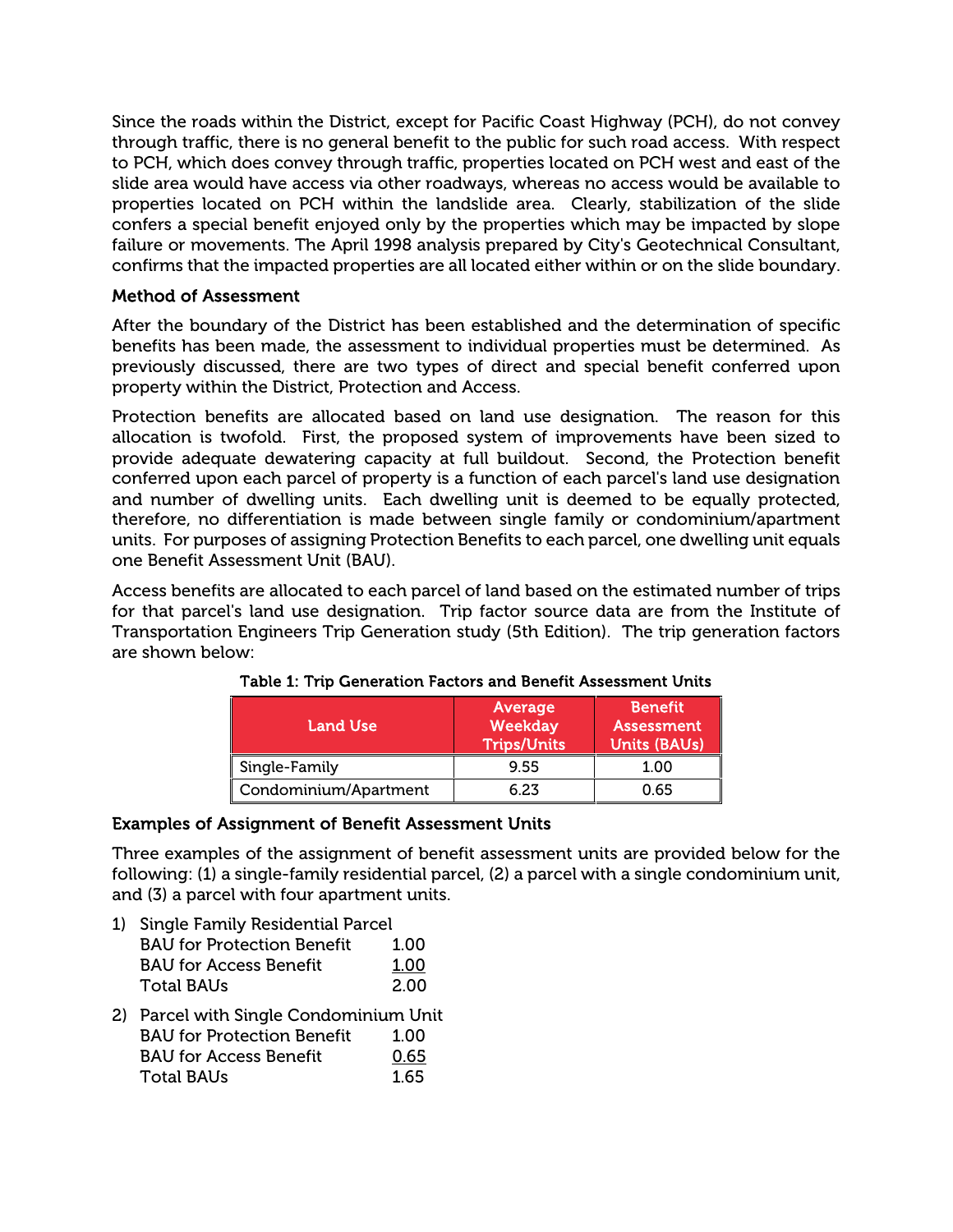| 3) Parcel with Four Apartment Units |                                 |  |  |  |  |  |
|-------------------------------------|---------------------------------|--|--|--|--|--|
| <b>BAU</b> for Protection Benefit   | $4.00$ (4 units $X$ 1 BAU/unit) |  |  |  |  |  |
| <b>BAU for Access Benefit</b>       | 2.60 (4 units X 0.65 BAU/unit)  |  |  |  |  |  |
| Total BAUs                          | 6.60                            |  |  |  |  |  |

#### **Exemption from Annual Assessment**

Any property within the District that is restricted in use as open space or against which a deed restriction preventing development is recorded may be deemed exempt from the levy of annual maintenance assessments by the City Council of the City of Malibu.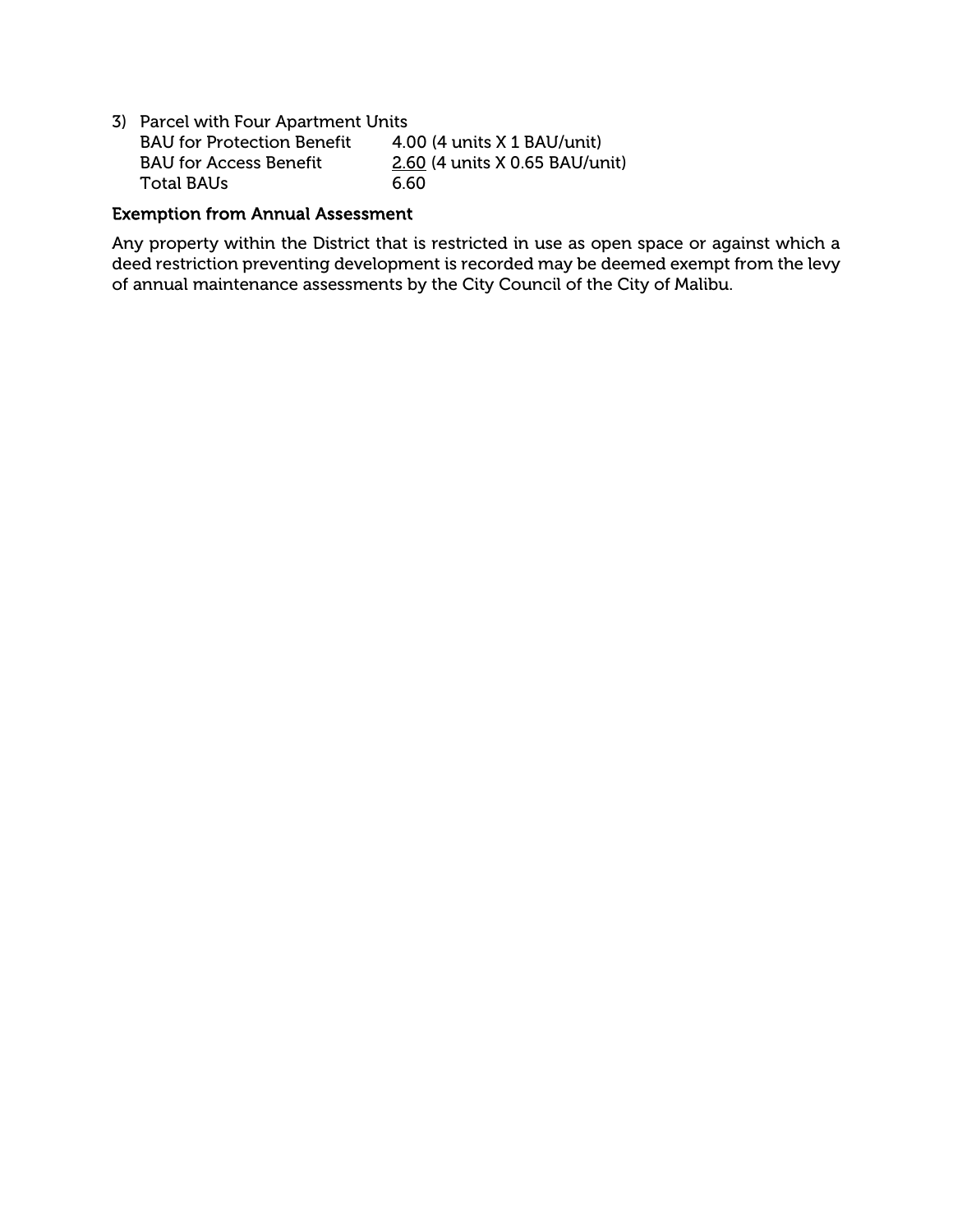## **APPENDIX D**

City of Malibu Assessment District No. 98-1 Big Rock Mesa Annual Assessment Report (Fiscal Year 2021-2022)

**ASSESSMENT DIAGRAM**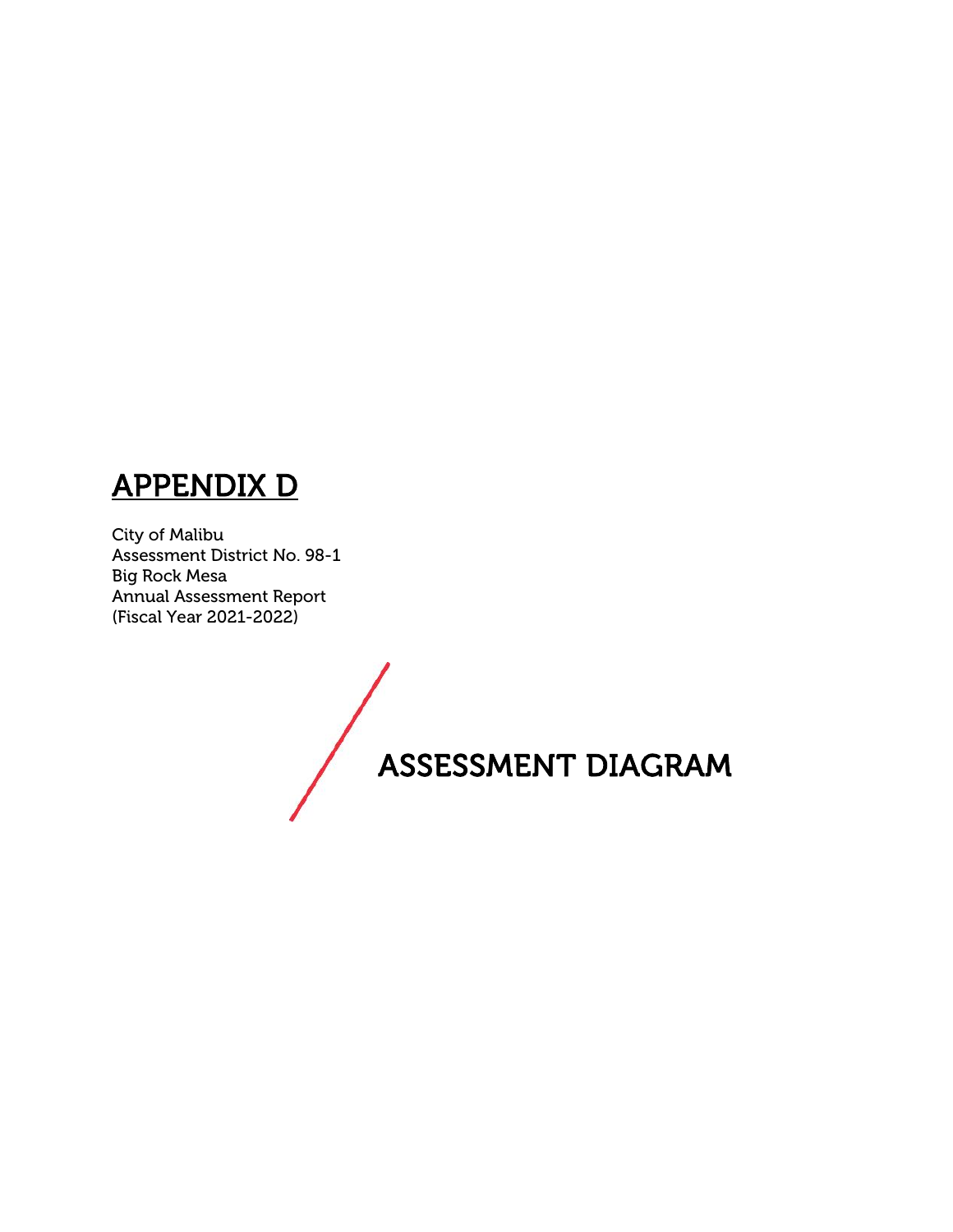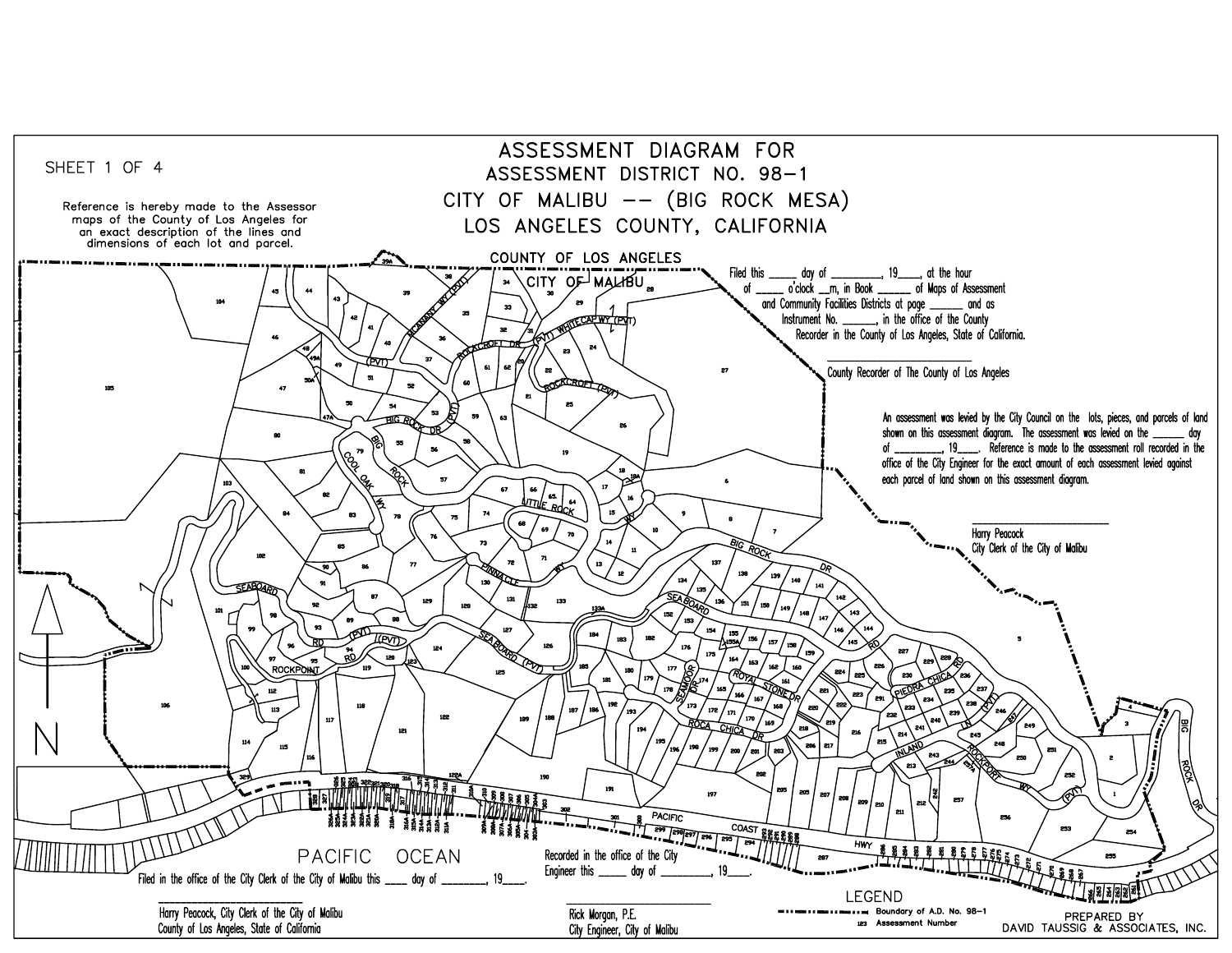| ASSESSMENT DIAGRAM FOR<br>SHEET 2 OF 4<br>ASSESSMENT DISTRICT NO. 98-1<br>CITY OF MALIBU -- (BIG ROCK MESA)                                                                                                                                                                                                                                                                                                                                                                                                                                         |
|-----------------------------------------------------------------------------------------------------------------------------------------------------------------------------------------------------------------------------------------------------------------------------------------------------------------------------------------------------------------------------------------------------------------------------------------------------------------------------------------------------------------------------------------------------|
|                                                                                                                                                                                                                                                                                                                                                                                                                                                                                                                                                     |
|                                                                                                                                                                                                                                                                                                                                                                                                                                                                                                                                                     |
|                                                                                                                                                                                                                                                                                                                                                                                                                                                                                                                                                     |
| LOS ANGELES COUNTY, CALIFORNIA                                                                                                                                                                                                                                                                                                                                                                                                                                                                                                                      |
|                                                                                                                                                                                                                                                                                                                                                                                                                                                                                                                                                     |
| ASSESSMENT<br>ASSESSMENT<br>ASSESSMENT                                                                                                                                                                                                                                                                                                                                                                                                                                                                                                              |
| SITUS ADDRESS<br>NUMBER A.P.N.<br>20706 SEABDARD RD                                                                                                                                                                                                                                                                                                                                                                                                                                                                                                 |
| 4449-012-004<br>001<br>4449-012-003                                                                                                                                                                                                                                                                                                                                                                                                                                                                                                                 |
| 002<br>20756 SEABDARD RD<br>4449-012-002<br>003                                                                                                                                                                                                                                                                                                                                                                                                                                                                                                     |
| 20743 ROCKPOINT WAY<br>4449-012-001<br>004                                                                                                                                                                                                                                                                                                                                                                                                                                                                                                          |
| 20762 ROCKPOINT WAY<br>4449-011-001<br>005                                                                                                                                                                                                                                                                                                                                                                                                                                                                                                          |
| 20765 ROCK POINT RD<br>4449-013-015<br>006<br>20755 SEABDARD RD                                                                                                                                                                                                                                                                                                                                                                                                                                                                                     |
| 4449-013-001<br>007<br>4449-013-002<br>008                                                                                                                                                                                                                                                                                                                                                                                                                                                                                                          |
| 4449-013-003<br>009                                                                                                                                                                                                                                                                                                                                                                                                                                                                                                                                 |
| 4449-013-004<br>010                                                                                                                                                                                                                                                                                                                                                                                                                                                                                                                                 |
| 4449-013-005<br>011                                                                                                                                                                                                                                                                                                                                                                                                                                                                                                                                 |
| 20782 ROCKPOINT WAY<br>$4449-013-005$ $4449-013-006$ $4449-013-008$ $4449-013-019$ $4449-013-016$ $4449-013-011$ $4449-013-011$<br>012<br>20790 ROCKPOINT WAY                                                                                                                                                                                                                                                                                                                                                                                       |
| 013<br>20797 ROCKPOINT WAY<br>014                                                                                                                                                                                                                                                                                                                                                                                                                                                                                                                   |
| 015                                                                                                                                                                                                                                                                                                                                                                                                                                                                                                                                                 |
| 016                                                                                                                                                                                                                                                                                                                                                                                                                                                                                                                                                 |
| 017                                                                                                                                                                                                                                                                                                                                                                                                                                                                                                                                                 |
| 4449-013-014<br>018<br>20676 ROCKPOINT WAY                                                                                                                                                                                                                                                                                                                                                                                                                                                                                                          |
| 4449-013-012<br>018A<br>20670 ROCKPOINT WAY<br>4449-014-013<br>019                                                                                                                                                                                                                                                                                                                                                                                                                                                                                  |
| 20674 ROCKPOINT WAY<br>4449-014-010<br>020                                                                                                                                                                                                                                                                                                                                                                                                                                                                                                          |
| 20672 ROCKPOINT WAY<br>021<br>4449-014-011                                                                                                                                                                                                                                                                                                                                                                                                                                                                                                          |
| 4449-014-009<br>022                                                                                                                                                                                                                                                                                                                                                                                                                                                                                                                                 |
| 4449-014-020<br>023<br>20616 SEABDARD RD                                                                                                                                                                                                                                                                                                                                                                                                                                                                                                            |
| 024<br>4449-014-015<br>20544 SEABDARD RD<br>025<br>4449-014-012                                                                                                                                                                                                                                                                                                                                                                                                                                                                                     |
| 20585 SEABDARD RD<br>4449-014-014<br>026                                                                                                                                                                                                                                                                                                                                                                                                                                                                                                            |
| 20595 SEABDARD RD<br>027<br>4449-014-017                                                                                                                                                                                                                                                                                                                                                                                                                                                                                                            |
| 20564 PINNACLE WAY<br>028<br>4449-014-016<br>20566 PINNACLE WAY                                                                                                                                                                                                                                                                                                                                                                                                                                                                                     |
| 029<br>4449-014-021<br>20548 PINNACLE WAY                                                                                                                                                                                                                                                                                                                                                                                                                                                                                                           |
| 4449-014-006<br>030<br>20540 PINNACLE WAY<br>031<br>4449-014-007                                                                                                                                                                                                                                                                                                                                                                                                                                                                                    |
| 032<br>4449-014-004                                                                                                                                                                                                                                                                                                                                                                                                                                                                                                                                 |
| 20520 PINNACLE WAY<br>033<br>4449-014-019                                                                                                                                                                                                                                                                                                                                                                                                                                                                                                           |
| 034<br>4449-014-018                                                                                                                                                                                                                                                                                                                                                                                                                                                                                                                                 |
| 20433 SEABDARD RD<br>4449-014-003<br>035<br>20419 SEABDARD RD<br>036<br>4449-014-002                                                                                                                                                                                                                                                                                                                                                                                                                                                                |
| 20407 SEABDARD RD<br>037<br>4449-014-001                                                                                                                                                                                                                                                                                                                                                                                                                                                                                                            |
| 20380 BIG ROCK DR<br>038<br>4449-016-009                                                                                                                                                                                                                                                                                                                                                                                                                                                                                                            |
| 20358 BIG ROCK DR<br>4449-016-008<br>039                                                                                                                                                                                                                                                                                                                                                                                                                                                                                                            |
| 20350 BIG ROCK DR<br>039A<br>4448-030-019<br>20340 BIG ROCK DR                                                                                                                                                                                                                                                                                                                                                                                                                                                                                      |
| 4449-016-007<br>040<br>20330 BIG ROCK DR<br>4449-016-006<br>041                                                                                                                                                                                                                                                                                                                                                                                                                                                                                     |
| 20310 BIG ROCK DR<br>4449-016-005<br>042                                                                                                                                                                                                                                                                                                                                                                                                                                                                                                            |
| 20290 BIG ROCK DR<br>4449-016-004<br>043                                                                                                                                                                                                                                                                                                                                                                                                                                                                                                            |
| 20309 SEABDARD RD<br>4449-016-003<br>4449-016-002<br>044                                                                                                                                                                                                                                                                                                                                                                                                                                                                                            |
| 20325 SEABDARD RD<br>045<br>20345 SEABDARD RD<br>4449-016-001                                                                                                                                                                                                                                                                                                                                                                                                                                                                                       |
| SITUS ADDRESS<br>LUS ANCELES<br>2008 BIG ROCK DR<br>2009 BIG ROCK DR<br>2009 BIG ROCK DR<br>2009 BIG ROCK DR<br>2009 BIG ROCK DR<br>30410 LITTLE ROCK<br>2019 BIG ROCK DR<br>3050 BIG ROCK DR<br>20402 LITTLE ROCK<br>2019 BIG ROCK DR<br>2019 BIG ROC<br>COUNTIFICATION AND MELLIP CONTROL AND MANUFACTURE SECTION AND MANUFACTURE 2005<br>20080 BIG RICK IR (1998) 4450-022-043<br>20080 BIG RICK IR (1998) 4450-022-043<br>20082 BIG RICK IR (1998) 4450-022-054<br>20092 BIG RICK IR (1998)<br>046<br>20355 SEABDARD RD<br>4449-015-021<br>047A |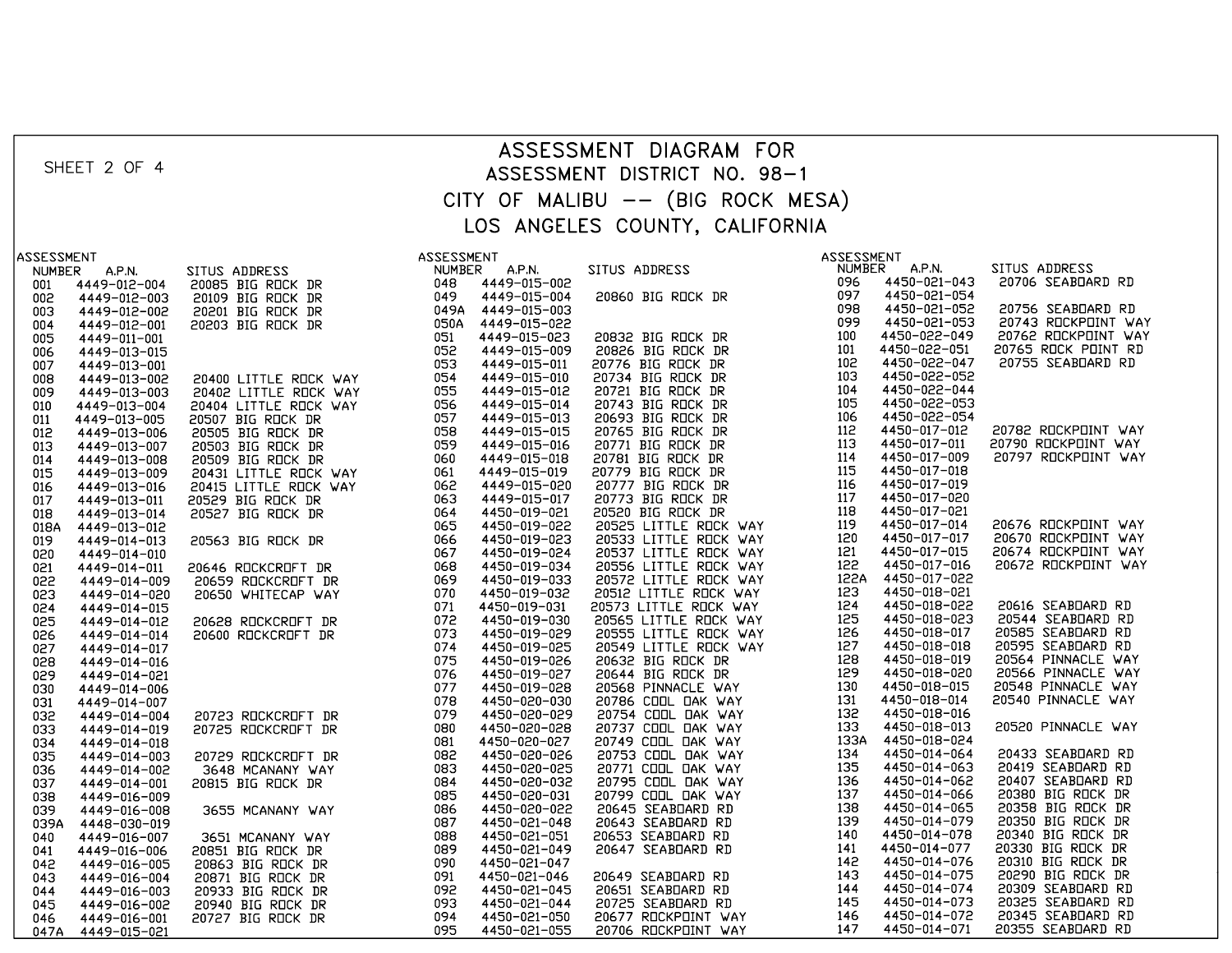|                                                                                                                                                                                         |                              |  |  | ASSESSMENT DIAGRAM FOR            |  |  |                                                                                                          |  |
|-----------------------------------------------------------------------------------------------------------------------------------------------------------------------------------------|------------------------------|--|--|-----------------------------------|--|--|----------------------------------------------------------------------------------------------------------|--|
| SHEET 3 OF 4                                                                                                                                                                            |                              |  |  |                                   |  |  |                                                                                                          |  |
|                                                                                                                                                                                         | ASSESSMENT DISTRICT NO. 98-1 |  |  |                                   |  |  |                                                                                                          |  |
|                                                                                                                                                                                         |                              |  |  | CITY OF MALIBU -- (BIG ROCK MESA) |  |  |                                                                                                          |  |
|                                                                                                                                                                                         |                              |  |  |                                   |  |  |                                                                                                          |  |
|                                                                                                                                                                                         |                              |  |  | LOS ANGELES COUNTY, CALIFORNIA    |  |  |                                                                                                          |  |
|                                                                                                                                                                                         |                              |  |  |                                   |  |  |                                                                                                          |  |
| ASSESSMENT                                                                                                                                                                              |                              |  |  |                                   |  |  | SITUS ADDRESS                                                                                            |  |
| <b>A.P.N.</b><br><b>NUMBER</b>                                                                                                                                                          |                              |  |  |                                   |  |  |                                                                                                          |  |
| 4450-014-070<br>148<br>4450-014-069<br>149                                                                                                                                              |                              |  |  |                                   |  |  |                                                                                                          |  |
| 4450-014-068<br>150                                                                                                                                                                     |                              |  |  |                                   |  |  | 20220 INLAND LN                                                                                          |  |
| 4450-014-067<br>151                                                                                                                                                                     |                              |  |  |                                   |  |  |                                                                                                          |  |
| $4450-015-034$<br>$4450-015-035$<br>$4450-015-036$<br>$4450-015-039$<br>152                                                                                                             |                              |  |  |                                   |  |  | 20173 ROCKPORT WAY                                                                                       |  |
| 153                                                                                                                                                                                     |                              |  |  |                                   |  |  |                                                                                                          |  |
| 154                                                                                                                                                                                     |                              |  |  |                                   |  |  |                                                                                                          |  |
| 155                                                                                                                                                                                     |                              |  |  |                                   |  |  | 20110 ROCKPORT WAY                                                                                       |  |
| 4450-015-039<br>4450-015-032<br>155A                                                                                                                                                    |                              |  |  |                                   |  |  | 20054 BIG ROCK DR                                                                                        |  |
| 156<br>157                                                                                                                                                                              |                              |  |  |                                   |  |  | 20130 ROCKPORT WAY                                                                                       |  |
| $4450 - 015 - 031$<br>$4450 - 015 - 030$<br>$4450 - 015 - 029$<br>$4450 - 015 - 028$<br>158                                                                                             |                              |  |  |                                   |  |  | 20178 ROCKPORT WAY                                                                                       |  |
| 159                                                                                                                                                                                     |                              |  |  |                                   |  |  |                                                                                                          |  |
| 160                                                                                                                                                                                     |                              |  |  |                                   |  |  |                                                                                                          |  |
| 4450-015-027<br>161                                                                                                                                                                     |                              |  |  |                                   |  |  | 19950 PACIFIC COAST HWY                                                                                  |  |
| 4450-015-026<br>4450-015-025<br>162                                                                                                                                                     |                              |  |  |                                   |  |  | 19954 PACIFIC COAST HWY                                                                                  |  |
| 163                                                                                                                                                                                     |                              |  |  |                                   |  |  | 19958 PACIFIC COAST HWY                                                                                  |  |
| 164                                                                                                                                                                                     |                              |  |  |                                   |  |  | 20000 PACIFIC COAST HWY                                                                                  |  |
| 165                                                                                                                                                                                     |                              |  |  |                                   |  |  | 20006 PACIFIC COAST HWY                                                                                  |  |
| $4450-015-023$ $4450-015-024$ $4450-015-032$ $4450-015-021$ $4450-015-019$ $4450-015-019$ $4450-015-019$ $4450-015-016$<br>166<br>167                                                   |                              |  |  |                                   |  |  | 20010 PACIFIC COAST HWY<br>20016 PACIFIC COAST HWY                                                       |  |
| 168                                                                                                                                                                                     |                              |  |  |                                   |  |  |                                                                                                          |  |
| 169                                                                                                                                                                                     |                              |  |  |                                   |  |  | 20020 PACIFIC COAST HWY<br>20026 PACIFIC COAST HWY                                                       |  |
| 170                                                                                                                                                                                     |                              |  |  |                                   |  |  | 20032 PACIFIC COAST HWY<br>20038 PACIFIC COAST HWY                                                       |  |
| 171                                                                                                                                                                                     |                              |  |  |                                   |  |  |                                                                                                          |  |
| $4450-015-051$<br>$4450-015-016$<br>$4450-015-037$<br>$4450-015-040$<br>$4450-015-041$<br>$4450-015-042$<br>$4450-015-043$<br>$4450-015-044$<br>$4450-015-044$<br>$4450-015-046$<br>172 |                              |  |  |                                   |  |  | 20044 PACIFIC COAST HWY                                                                                  |  |
| 173                                                                                                                                                                                     |                              |  |  |                                   |  |  |                                                                                                          |  |
| 174                                                                                                                                                                                     |                              |  |  |                                   |  |  | 20054 PACIFIC COAST HWY<br>20058 PACIFIC COAST HWY                                                       |  |
| 175<br>176                                                                                                                                                                              |                              |  |  |                                   |  |  |                                                                                                          |  |
| 177                                                                                                                                                                                     |                              |  |  |                                   |  |  | 20062 PACIFIC COAST HWY<br>20102 PACIFIC COAST HWY                                                       |  |
| 178                                                                                                                                                                                     |                              |  |  |                                   |  |  | 20108 PACIFIC COAST HWY                                                                                  |  |
| 179                                                                                                                                                                                     |                              |  |  |                                   |  |  | 20112 PACIFIC COAST HWY                                                                                  |  |
| 180                                                                                                                                                                                     |                              |  |  |                                   |  |  | 20120 PACIFIC COAST HWY                                                                                  |  |
| 181                                                                                                                                                                                     |                              |  |  |                                   |  |  | 20124 PACIFIC COAST HWY                                                                                  |  |
| 4450-015-046<br>4450-015-050<br>4450-015-049<br>182                                                                                                                                     |                              |  |  |                                   |  |  | 20132 PACIFIC COAST HWY                                                                                  |  |
| 183                                                                                                                                                                                     |                              |  |  |                                   |  |  | 20136 PACIFIC COAST HWY                                                                                  |  |
| 4450-015-048<br>184                                                                                                                                                                     |                              |  |  |                                   |  |  | 20140 PACIFIC CDAST HWY<br>20152 PACIFIC CDAST HWY<br>20202 PACIFIC CDAST HWY                            |  |
| 185                                                                                                                                                                                     |                              |  |  |                                   |  |  |                                                                                                          |  |
| $4450 - 015 - 047$<br>$4450 - 016 - 014$<br>$4450 - 016 - 013$<br>186<br>187                                                                                                            |                              |  |  |                                   |  |  |                                                                                                          |  |
| 188                                                                                                                                                                                     |                              |  |  |                                   |  |  | 20212 PACIFIC COAST HWY<br>20214 PACIFIC COAST HWY<br>20218 PACIFIC COAST HWY<br>20222 PACIFIC COAST HWY |  |
| $4450 - 016 - 012$<br>$4450 - 016 - 011$<br>189                                                                                                                                         |                              |  |  |                                   |  |  |                                                                                                          |  |
| 4450-016-010<br>190                                                                                                                                                                     |                              |  |  |                                   |  |  |                                                                                                          |  |
| 191<br>4450-016-009                                                                                                                                                                     |                              |  |  |                                   |  |  | 20224 PACIFIC COAST HWY                                                                                  |  |
| 192<br>4450-016-900<br>4450-016-023                                                                                                                                                     |                              |  |  |                                   |  |  |                                                                                                          |  |
| 193                                                                                                                                                                                     |                              |  |  |                                   |  |  | 20288 PACIFIC COAST HWY                                                                                  |  |
| 4450-016-017<br>194                                                                                                                                                                     |                              |  |  |                                   |  |  | 20308 PACIFIC COAST HWY                                                                                  |  |
| 195<br>4450-016-018                                                                                                                                                                     |                              |  |  |                                   |  |  |                                                                                                          |  |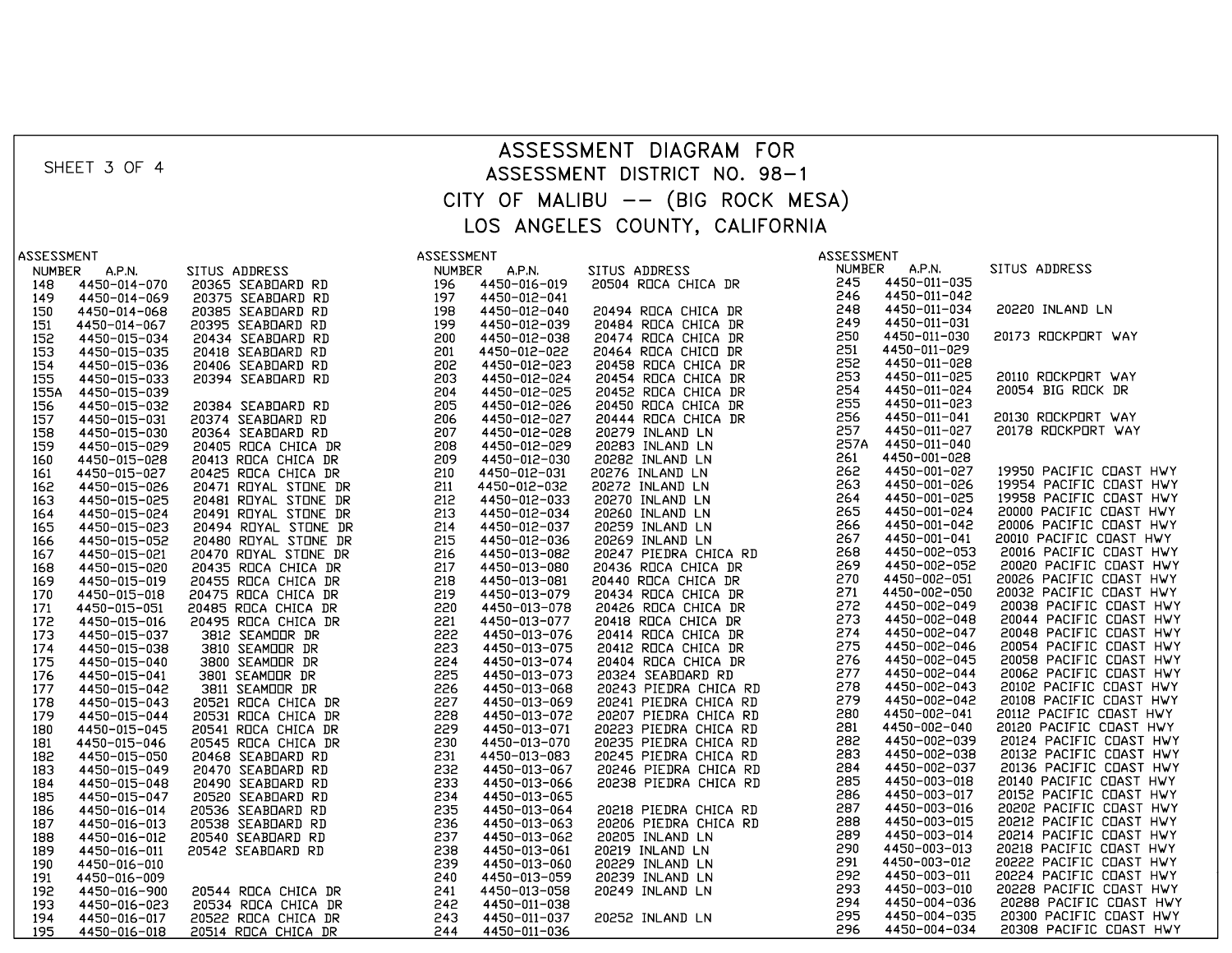|                                             |                                                    |                                          | ASSESSMENT DIAGRAM FOR                             |  |  |  |  |  |
|---------------------------------------------|----------------------------------------------------|------------------------------------------|----------------------------------------------------|--|--|--|--|--|
| SHEET 4 OF 4                                | ASSESSMENT DISTRICT NO. 98-1                       |                                          |                                                    |  |  |  |  |  |
|                                             | CITY OF MALIBU -- (BIG ROCK MESA)                  |                                          |                                                    |  |  |  |  |  |
|                                             |                                                    |                                          |                                                    |  |  |  |  |  |
|                                             | LOS ANGELES COUNTY, CALIFORNIA                     |                                          |                                                    |  |  |  |  |  |
| ASSESSMENT                                  |                                                    | <b>ASSESSMENT</b>                        |                                                    |  |  |  |  |  |
| A.P.N.<br><b>NUMBER</b>                     | SITUS ADDRESS                                      | A.P.N.<br>NUMBER                         | SITUS ADDRESS                                      |  |  |  |  |  |
| 297<br>4450-004-033                         | 20314 PACIFIC COAST HWY                            | 325A<br>4450-005-058                     | 20612 PACIFIC COAST HWY                            |  |  |  |  |  |
| 298<br>4450-004-032<br>299<br>4450-004-031  | 20320 PACIFIC COAST HWY<br>20330 PACIFIC COAST HWY | 326<br>4450-005-075<br>326A 4450-005-074 | 20614 PACIFIC COAST HWY<br>20616 PACIFIC COAST HWY |  |  |  |  |  |
| 300<br>4450-004-030                         |                                                    | 327<br>4450-005-040                      | 20620 PACIFIC COAST HWY                            |  |  |  |  |  |
| 4450-004-029<br>301                         | 20356 PACIFIC COAST HWY                            | 328<br>4450-006-055                      | 20624 PACIFIC COAST HWY                            |  |  |  |  |  |
| 302<br>4450-004-028<br>4450-005-047<br>303  | 20422 PACIFIC COAST HWY<br>20436 PACIFIC COAST HWY | 329<br>4450-017-008                      |                                                    |  |  |  |  |  |
| 303A<br>4450-005-046                        | 20438 PACIFIC COAST HWY                            |                                          |                                                    |  |  |  |  |  |
| 304<br>4450-005-084                         | 20442 PACIFIC COAST HWY                            |                                          |                                                    |  |  |  |  |  |
| 304A<br>4450-005-085<br>4450-005-057<br>305 | 20440 PACIFIC COAST HWY<br>20444 PACIFIC COAST HWY |                                          |                                                    |  |  |  |  |  |
| 4450-005-056<br>305A                        | 20446 PACIFIC COAST HWY                            |                                          |                                                    |  |  |  |  |  |
| 306<br>4450-005-055<br>306A                 | 20448 PACIFIC COAST HWY                            |                                          |                                                    |  |  |  |  |  |
| 4450-005-054<br>307<br>4450-005-053         | 20450 PACIFIC COAST HWY<br>20452 PACIFIC COAST HWY |                                          |                                                    |  |  |  |  |  |
| 4450-005-052<br>307A                        | 20454 PACIFIC COAST HWY                            |                                          |                                                    |  |  |  |  |  |
| 4450-005-073<br>308<br>4450-005-072<br>308A | 20456 PACIFIC COAST HWY<br>20458 PACIFIC COAST HWY |                                          |                                                    |  |  |  |  |  |
| 309<br>4450-005-051                         | 20460 PACIFIC COAST HWY                            |                                          |                                                    |  |  |  |  |  |
| 4450-005-050<br>309A                        | 20462 PACIFIC COAST HWY                            |                                          |                                                    |  |  |  |  |  |
| 4450-005-049<br>310<br>310A<br>4450-005-048 | 20464 PACIFIC COAST HWY<br>20466 PACIFIC COAST HWY |                                          |                                                    |  |  |  |  |  |
| 311<br>4450-005-045                         | 20516 PACIFIC COAST HWY                            |                                          |                                                    |  |  |  |  |  |
| 4450-005-044<br>311A                        | 20518 PACIFIC COAST HWY                            |                                          |                                                    |  |  |  |  |  |
| 4450-005-071<br>312<br>312A<br>4450-005-070 | 20520 PACIFIC COAST HWY<br>20522 PACIFIC COAST HWY |                                          |                                                    |  |  |  |  |  |
| 313<br>4450-005-065                         | 20524 PACIFIC COAST HWY                            |                                          |                                                    |  |  |  |  |  |
| 4450-005-064<br>313A                        | 20526 PACIFIC COAST HWY                            |                                          |                                                    |  |  |  |  |  |
| 4450-005-067<br>314<br>4450-005-066<br>314A | 20530 PACIFIC COAST HWY<br>20532 PACIFIC COAST HWY |                                          |                                                    |  |  |  |  |  |
| 315<br>4450-005-043                         | 20534 PACIFIC COAST HWY                            |                                          |                                                    |  |  |  |  |  |
| 315A<br>4450-005-042                        | 20536 PACIFIC COAST HWY                            |                                          |                                                    |  |  |  |  |  |
| 4450-005-069<br>316<br>316A<br>4450-005-068 | 20538 PACIFIC COAST HWY<br>20540 PACIFIC COAST HWY |                                          |                                                    |  |  |  |  |  |
| 4450-005-041<br>317                         |                                                    |                                          |                                                    |  |  |  |  |  |
| 318<br>4450-005-081<br>318A<br>4450-005-080 | 20546 PACIFIC COAST HWY<br>20548 PACIFIC COAST HWY |                                          |                                                    |  |  |  |  |  |
| 319<br>4450-005-024                         | 20550 PACIFIC COAST HWY                            |                                          |                                                    |  |  |  |  |  |
| 320<br>4450-005-079                         | 20554 PACIFIC COAST HWY                            |                                          |                                                    |  |  |  |  |  |
| 320A<br>4450-005-078<br>321<br>4450-005-063 | 20556 PACIFIC COAST HWY<br>20558 PACIFIC COAST HWY |                                          |                                                    |  |  |  |  |  |
| 321A<br>4450-005-062                        | 20560 PACIFIC COAST HWY                            |                                          |                                                    |  |  |  |  |  |
| 4450-005-077<br>322                         | 20562 PACIFIC COAST HWY                            |                                          |                                                    |  |  |  |  |  |
| 322A<br>4450-005-076<br>323<br>4450-005-061 | 20600 PACIFIC COAST HWY<br>20602 PACIFIC COAST HWY |                                          |                                                    |  |  |  |  |  |
| 4450-005-060<br>323A                        | 20604 PACIFIC COAST HWY                            |                                          |                                                    |  |  |  |  |  |
| 324<br>4450-005-083                         | 20606 PACIFIC COAST HWY                            |                                          |                                                    |  |  |  |  |  |
| 324A<br>4450-005-082<br>325<br>4450-005-059 | 20608 PACIFIC COAST HWY<br>20610 PACIFIC COAST HWY |                                          |                                                    |  |  |  |  |  |
|                                             |                                                    |                                          |                                                    |  |  |  |  |  |